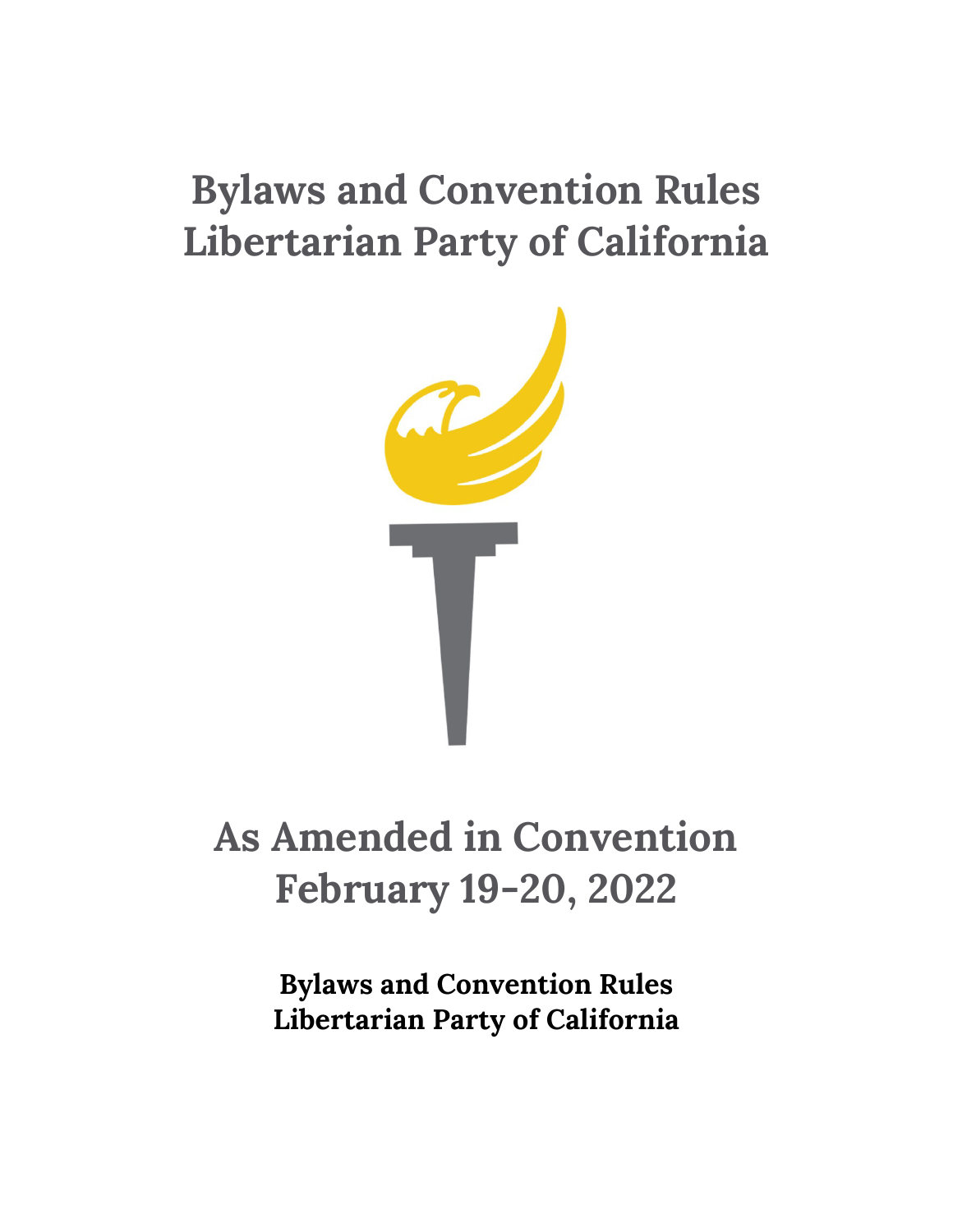# **Table of Contents**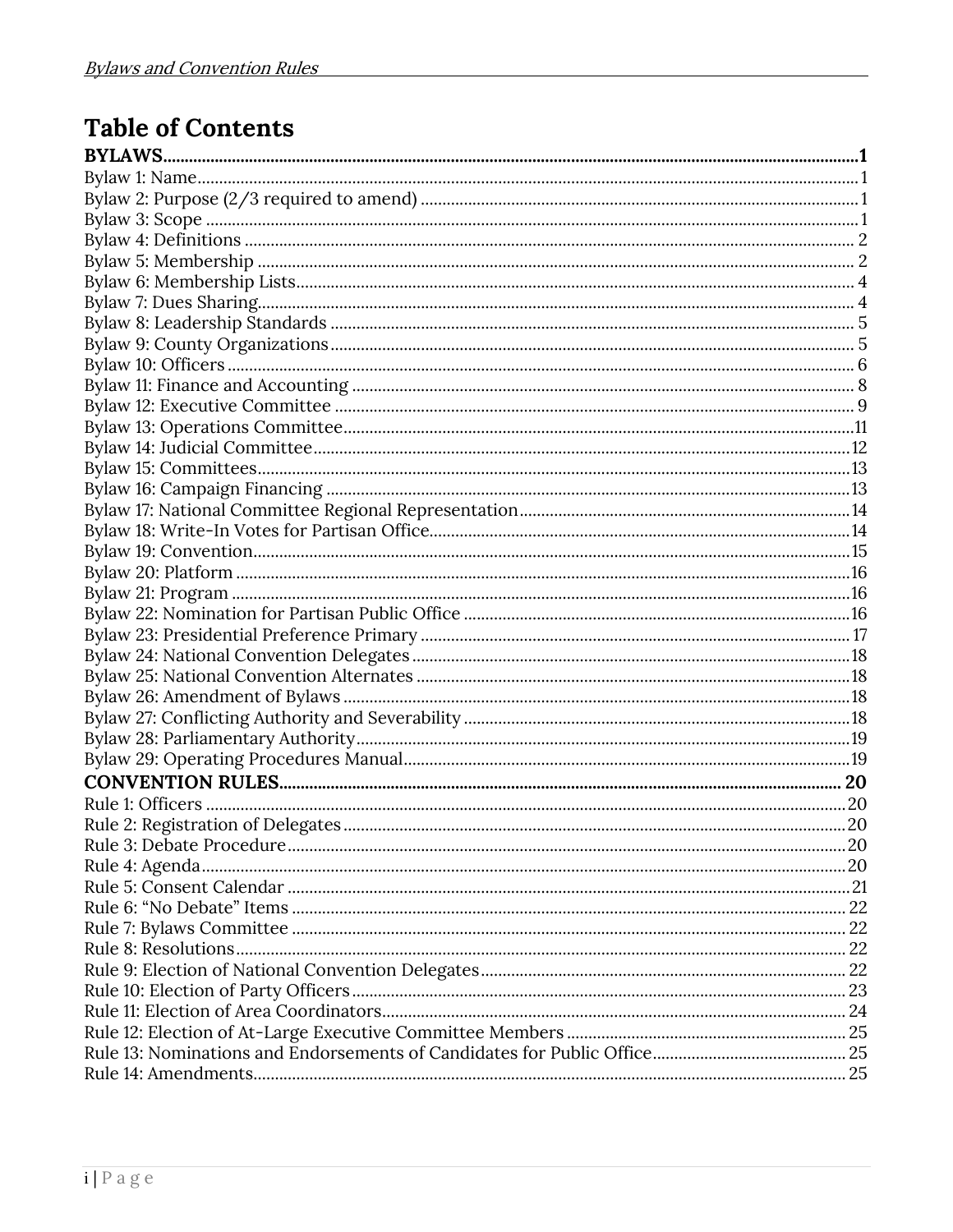## **BYLAWS**

## **Bylaw 1: Name**

The organization shall be named the Libertarian Party of California, hereinafter referred to as the "Party."

## **Bylaw 2: Purpose (2/3 required to amend)**

The Party exists to implement libertarian policy through political activities designed to win political office and implement libertarian policy,to uphold, promote, and disseminate the philosophy and principles of libertarianism. To that end, it shall engage in political activity designed to achieve those purposes. Also, it shall proclaim and implement the Statement of Principles of the national Libertarian Party by engaging in political and informational activities in California.

The Party shall do so by:

- A. Developing an on-going political strategy to identify, expose, combat, and defeat the opponents of liberty in the political arena;
- B. Engaging in political activity in all segments of the population;
- C. Identifying, persuading, and recruiting influential individuals and opinion leaders to become members of the Party;
- D. Identifying and developing coalitions with other organizations in order to realize the ideas of liberty as proclaimed in the Statement of Principles;
- E. Employing media experts, political tacticians, field workers and others, as needed;
- F. Preparing a statewide political environment to enhance the election of Party candidates pledged to the Statement of Principles for the singular purpose of abolishing statist law, and restoring civil and economic liberty and property rights as proclaimed in the Principles and defined in the Platform;
- G. Nominating, endorsing and promoting registered Libertarians who pledge to proclaim and implement the Statement of Principles of the Libertarian Party of California as candidates for public office in California; and
- H. Promoting, chartering, and coordinating County Central Committees throughout the state.

## **Bylaw 3: Scope**

The Party shall conduct its activities primarily within the state of California. Any Party activities taking place outside of California shall be coordinated with and approved by the state or national Libertarian Party organizations having jurisdiction over the areas affected.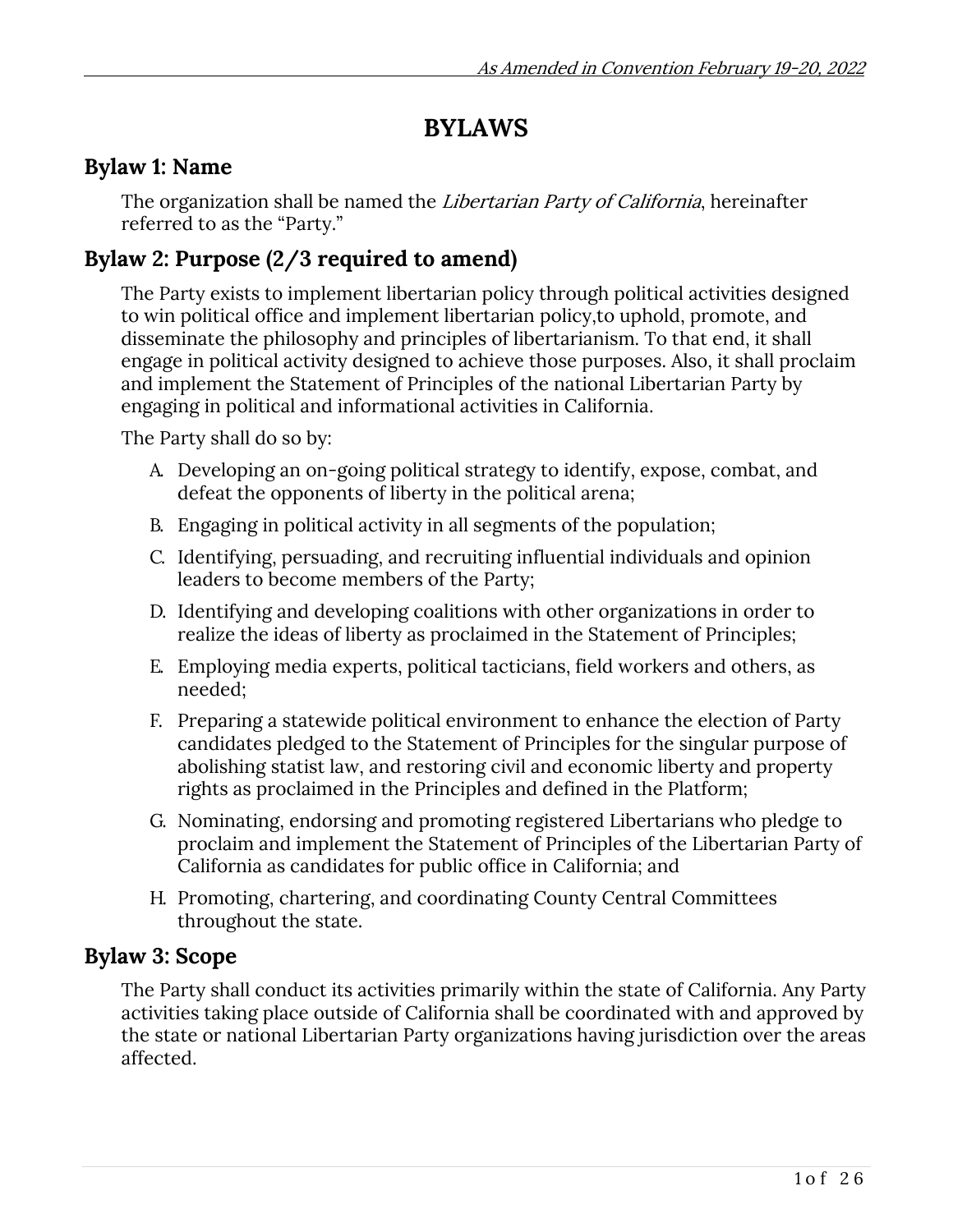## **Bylaw 4: Definitions**

- A. "Registered Libertarian": A person who is registered as Libertarian per the California Elections Code.
- B. "Central Committee member": A person who is eligible to vote on Party business consistent with these Bylaws and Convention Rules.
- C. Certification: "I certify that I oppose the initiation of force as a means of achieving political or social goals." Certification shall be required to be a member of the State Central Committee. Individuals who have executed previous versions of the certification shall also meet this requirement.
- D. All references in these Bylaws and Convention Rules to "mail," "written notification," or similar terms shall be considered to include electronic communications.

## **Bylaw 5: Membership**

#### **Section 1**

Individuals may be members of the State Central Committee by:

- A. Residing in California, and
- B. Accepting the Certification, and
- C. Being a registrant of the Libertarian Party if eligible, and either
	- 1. Becoming a holder of California public office that is subject to election other than County Central Committee, or
	- 2. Making application and paying such dues as prescribed by the Executive Committee. The Executive Committee may authorize participation in a joint membership arrangement with the national Libertarian Party for the purpose of satisfying the dues requirement.

No State or County Central Committee member shall be a registrant of or hold office in any political party other than the Libertarian Party.

All Party officeholders are required to be members of the State Central Committee.

Lifetime Central Committee members may retain their Central Committee membership in the event they no longer reside in California, so long as they meet all other requirements.

#### **Section 2**

The Executive Committee shall establish associate, non-voting membership for those persons ineligible or unwilling to become members of the State Central Committee.

#### **Secti**o**n 3**

All Party candidates for public office, Executive Committee members, county Party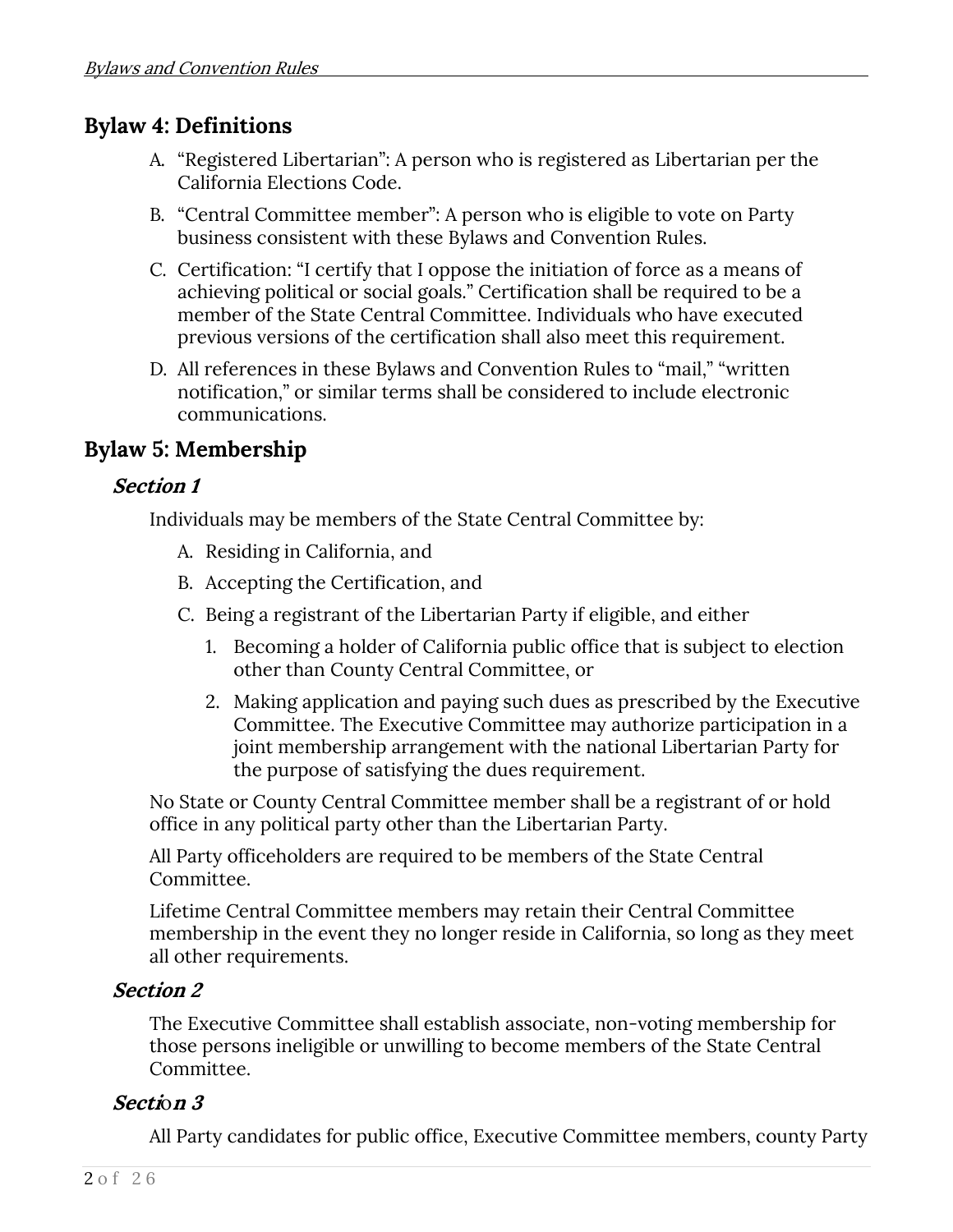office holders, Libertarian National Committee representatives, and Judicial Committee members shall be registered in the Libertarian Party in California if eligible.

## **Section 4**

The Secretary automatically shall terminate a State Central Committee membership if that member requests in writing such termination, or if, except for elected Central Committee members, that member fails to remit prescribed dues by that member's renewal date.

#### **Section 5**

The Executive Committee shall have the power to suspend a County or State Central Committee membership for failure to maintain all the qualifications of membership established in Section 1, or for cause. Notification of the suspension is subject to written appeal within thirty days of notification. Failure to appeal shall terminate the membership. The Executive Committee may reinstate memberships terminated under this section. The term "cause" as used in this section shall include but not be limited to the following:

- A. Intentionally involving, or threatening to involve, legal authorities in any non-civil dispute against the Party or one of its affiliates; or
- B. Having unpaid debts over ninety days old outstanding to the Party.

A member subject to a suspension for cause shall be provided at least 15 days' notice before proceedings begin, in writing, of the cause. The member shall have the right to attend the proceedings and be given an opportunity to contest the cause, including the right to submit evidence, to call witnesses, and to have the assistance of counsel.

These meetings shall be held in executive session unless the member subject to suspension affirmatively waives their right to privacy.

## **Section 6 (2/3 required to amend)**

Upon appeal by a County or State Central Committee member, the Judicial Committee shall hold a hearing concerning the suspension. Following the hearing, the Judicial Committee shall rule either to terminate the membership or to restore the membership.

#### **Section 7**

- A. Any individual wishing to renew their membership, having previously requested the termination of their membership through the means prescribed in Section 4, shall do so in an associate, non-voting member role, and shall be eligible for full reinstatement as a Central Committee member following a period of 12 consecutive months.
- B. Full Central Committee membership status may be reinstated at any time by a majority vote of the Executive Committee or by a majority of those Central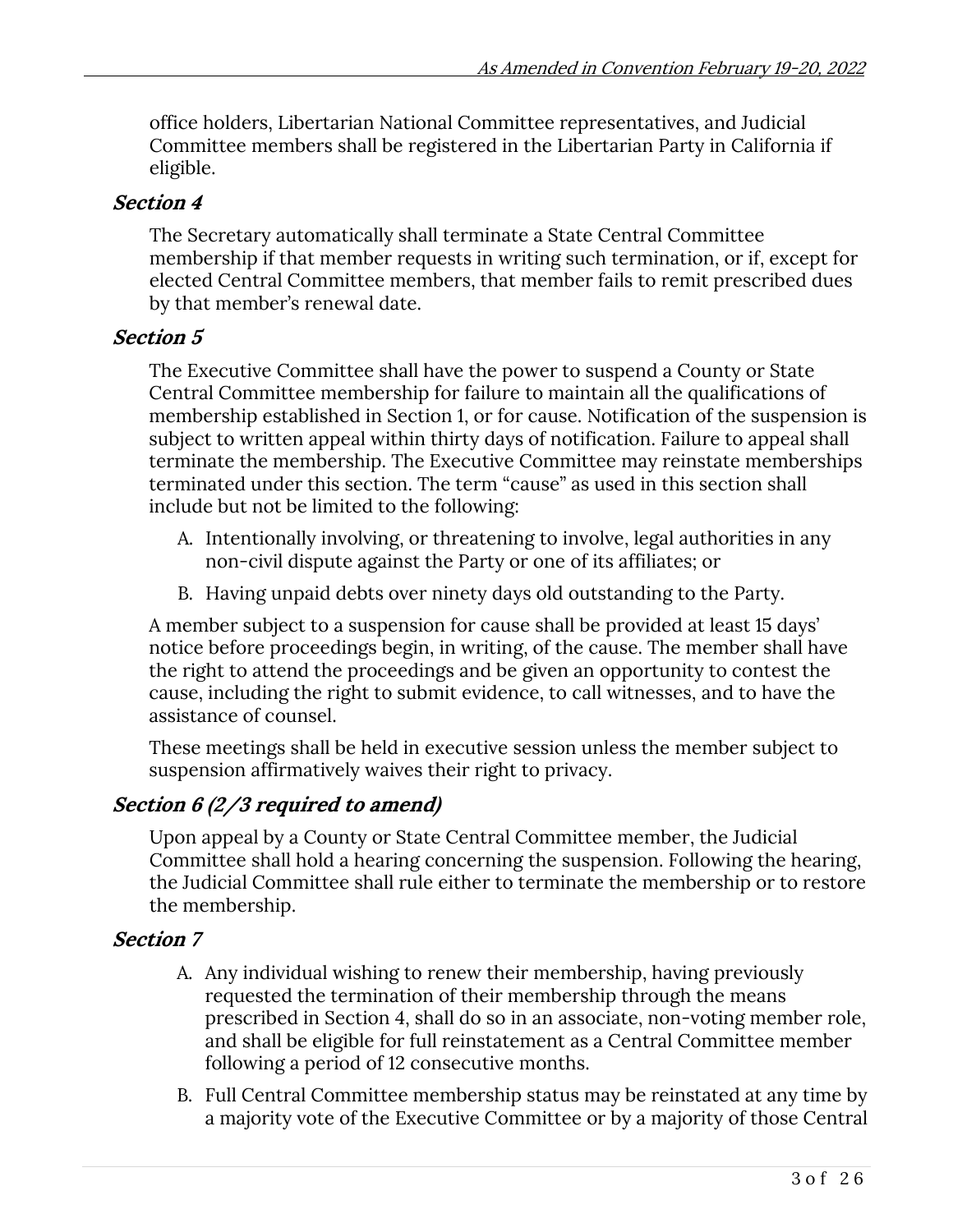Committee delegates present and voting at Convention.

C. This rule shall not apply to any membership terminated through Sections 5 or 6.

## **Bylaw 6: Membership Lists**

## **Section 1**

The Executive Committee shall provide one copy of a County Central Committee's membership list monthly to that county organization's Secretary or designated officer at no charge, or by mutual arrangement, or to any other officer of that county at cost within ten days of a request.

The Executive Committee may also provide mailing lists to individuals or groups, but not to any government official or government agency. Counties may exchange lists.

## **Section 2**

The Executive Committee shall provide a County Central Committee's membership list to the national Libertarian Party, a Libertarian candidate, campaign committee, or initiative committee, or an interested Party member in conjunction with Party activities that facilitate the Party organization under the following conditions:

- A. Three Party officers or two County Central Committee officers give approval to the request,
- B. The requesting individual or group agree to pay the amount for receiving the list in effect at the time of the request as established by a current Standing Resolution of the Executive Committee, and
- C. The requesting individual or group agrees to terms, in effect at the time of the request as established by a current Standing Resolution of the Executive Committee that are solely intended to assure that the membership list is not to be used for any other purpose, nor sold or furnished to any other group, organization, government official or agency.

## **Section 3**

If maintenance of the State Central Committee membership database is delegated to someone other than the Secretary, the Secretary and the Chair shall be provided with current membership information in keeping with their Party duties.

## **Bylaw 7: Dues Sharing**

The state Party and the county Parties are encouraged to actively pursue new members and renewing membership. As of July 1, 2013, dues collected by the state or county Parties shall be shared as follows.

## **Section 1: New and Renewing Membership Dues**

A new member is one who has no membership record in the state Party's database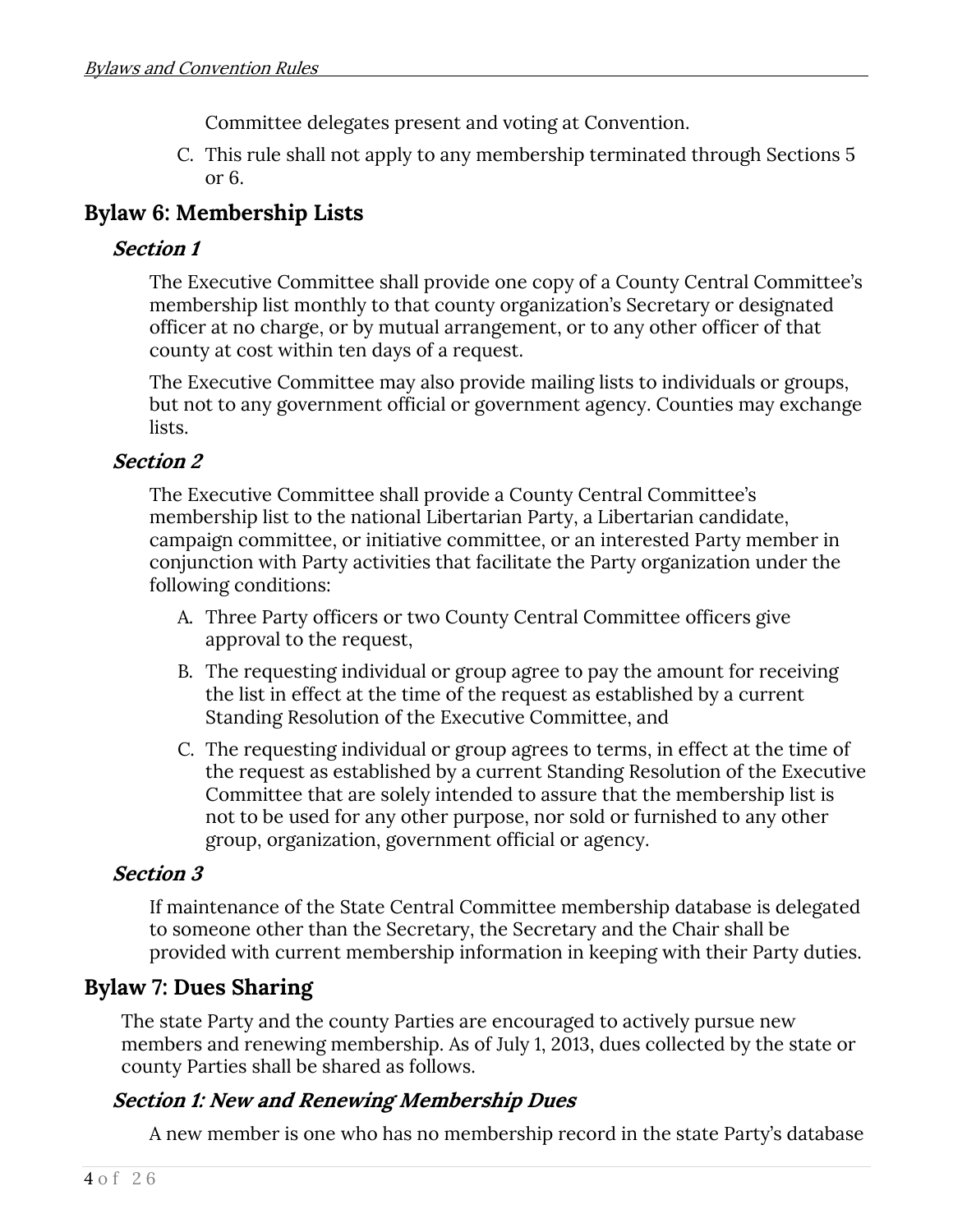at the time they pay annual membership dues. A renewing member is one who has a record of membership in the state Party's database at the time they pay their dues. The state and county Party organizations shall split the new and renewal membership dues 50/50.

#### **Section 2: Collection of Dues**

Collection of dues includes receiving cash, checks, money orders, authorized billing information, or other consideration approved by the state Party Chair, as well as donations through online services that are initiated directly from the organization's website or e-mail appeal.

#### **Section 3: Duration of Membership**

Annual membership dues are good from the date the collecting organization receives the payment, or from the date of payment to an online payment service. Membership expires at the end of the last day of that month in a subsequent year. Annual membership can be renewed for no more than two years from the end of the month in which the dues are collected.

## **Section 4: Qualification for Renewing Membership**

Members may renew their expired membership if they are not removed from the Party for cause, or for as long as their record is not removed from the state Party's database, and their membership expiration date will be as described in Bylaw 7: Dues Sharing, Section 4: Duration Of Membership. Donors who have no membership record shall join as new members.

## **Bylaw 8: Leadership Standards**

Notwithstanding any other provision of these Bylaws, no member who has been convicted of a felony against person or property shall be an endorsed candidate, officer, or hold any other position of leadership in either the Party or a County Central Committee without the consent of two-thirds of the eligible Executive Committee members.

## **Bylaw 9: County Organizations**

#### **Section 1**

The Party shall be divided into county organizations. Each county organization shall have its own County Central Committee.

#### **Section 2**

State Central Committee membership shall be the only requirement for County Central Committee membership.

A Party member may be a member of only one County Central Committee, which does not have to be the Committee of the county of the member's residence.

A County Central Committee membership confers voting privileges for that member in that county.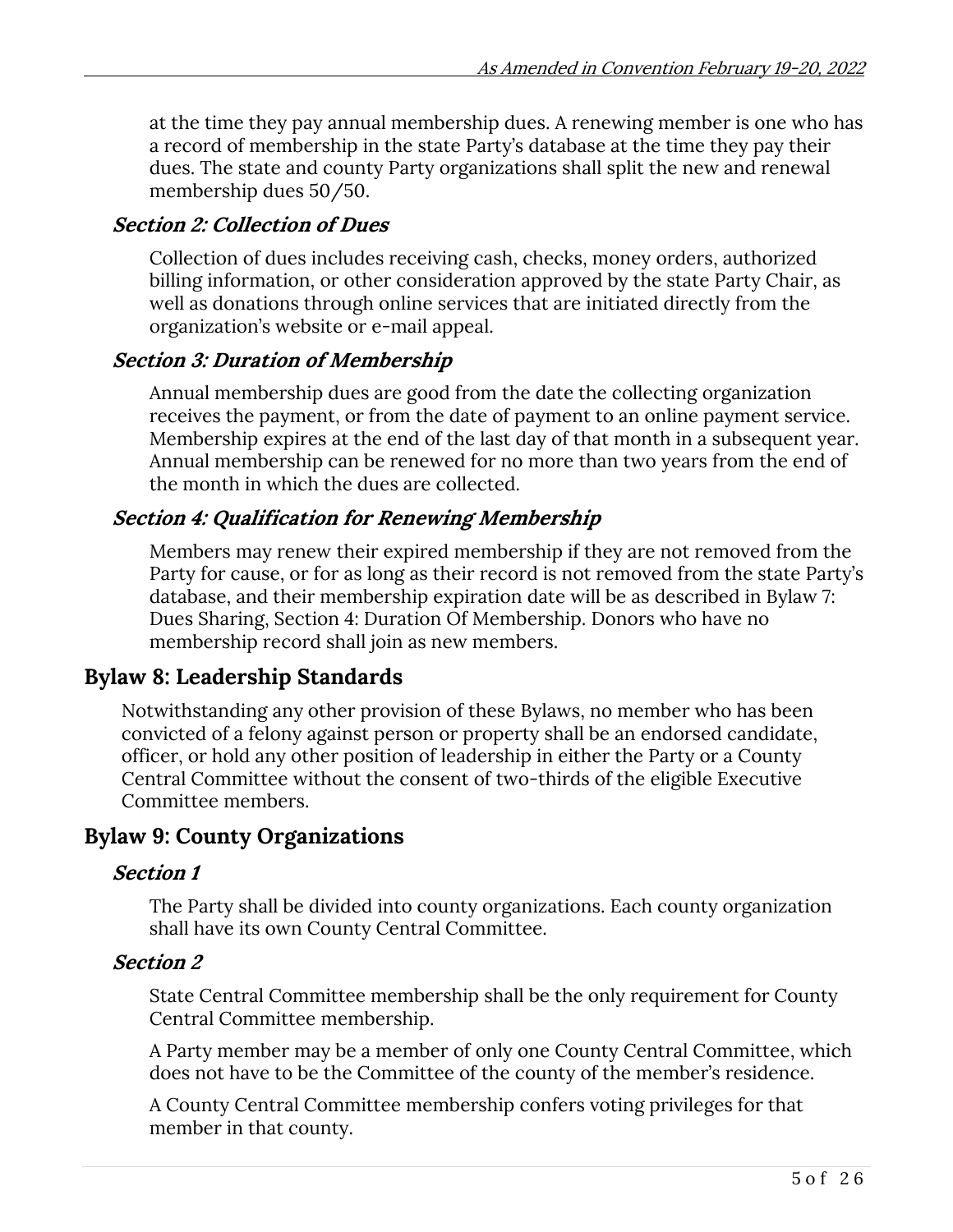County Central Committees shall conduct their business in any manner they choose consistent with these Bylaws and the national Bylaws. County Central Committees may endorse only those candidates for public office in any partisan election whose political party affiliation is either "Libertarian" or "Decline to State."

#### **Section 4**

The appropriate Area Coordinator may appoint a county Chair Pro Tem for any county in which there is no active county organization. It shall be the responsibility of said Chair Pro Tem to promote the development of a county organization within that county.

#### **Section 5**

Each County Central Committee may maintain one or more campaign finance funds independent of any campaign finance funds maintained by the State Central Committee or any other Committees of the Party.

Each County Central Committee shall be responsible for compliance with any applicable election and campaign finance laws.

#### **Section 6**

A county organization is deemed as having selected its officers only if an election notice has been mailed to its members at least thirty days but no more than sixty days in advance of that election. The election notice shall also be sent to and received by the Party Secretary at least thirty days in advance of the election. Such notice shall specify the reason for the meeting and a time and place reasonably accessible to its membership. An election shall be held every year. The results of the election shall be reported to the Party Secretary within fifteen days after the election. Any member of that County Central Committee may challenge the legality of an election by bringing the issue before the Judicial Committee. The Executive Committee may declare a county organization to be inactive if it fails to hold elections in accordance with this section.

## **Bylaw 10: Officers**

#### **Section 1**

The Party officers shall consist of a Chair, a Vice-Chair, a Secretary, and a Treasurer. All of these officers shall be elected for two-year terms, beginning in odd-numbered years at an annual convention of the State Central Committee of the Party, by attending delegates, and shall take office immediately upon the close of such convention.

#### **Section 2**

No state offices shall be combined. No state officer shall: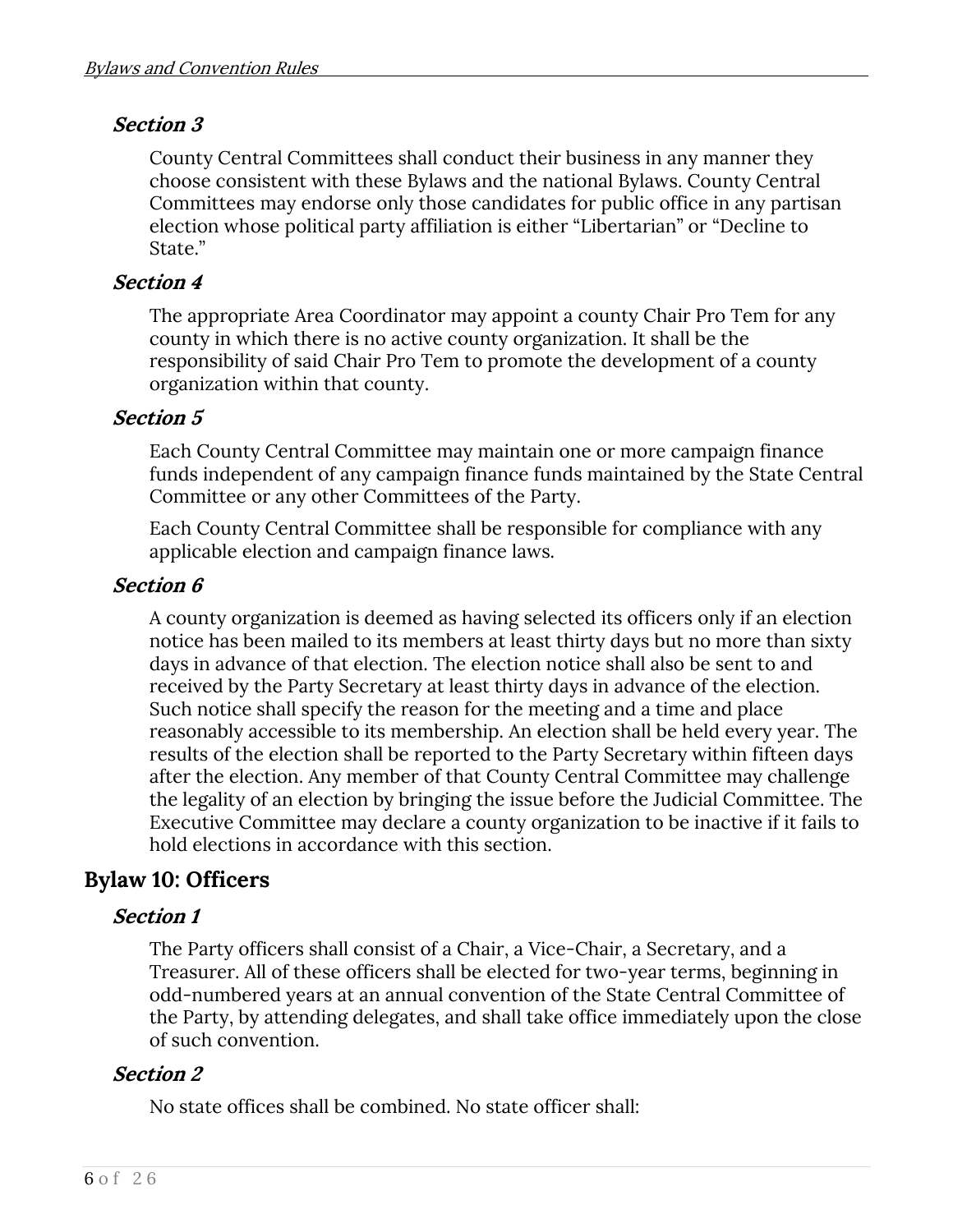- A. Be a registrant of or hold office in any political party other than the Libertarian Party, or
- B. Use any office in the Party to support a candidate of another political party.

The Chair shall be the Chief Executive Officer of the Party. The Chair or his or her designee shall preside at all Party conventions, all meetings of the Executive Committee, and at all meetings of the Operations Committee.

#### **Section 4**

The Vice-Chair shall act as an assistant to the Chair, performing such duties as the Chair shall prescribe, shall perform the duties of the Chair in the event that the Chair is, for any reason, unable to perform the duties of the office.

## **Section 5**

The Secretary shall be responsible for maintaining the Party membership list, for receiving or sending formal notifications as specified in these Bylaws and Convention Rules, and shall be responsible for recording and promptly distributing minutes of Party proceedings. The Secretary shall be responsible for the maintenance of all Party records.

The Secretary shall cause the minutes of each Executive Committee meeting and of each state convention to appear on the Party website not more than thirty days after adoption. The Secretary shall email a summary of the results of the Executive Committee meetings, votes, and mail ballots to all county officers within ten days.

The Secretary shall cause the most recently adopted Platform, Program, and Bylaws and Convention Rules, as well as the Bylaws of all county organizations to appear on the Party website not more than thirty days after adoption.

#### **Section 6**

The Treasurer shall receive, disburse, and account for the funds of the Party, under the supervision and direction of the Chair and the Executive Committee.

The Treasurer shall compile a quarterly report which shall consist of a balance sheet and a profit and loss statement. The balance sheet and the profit and loss statement shall be available to members of the Party from the Treasurer upon written request.

## **Section 7**

An officer or Operations Committee member may be suspended from office by the Executive Committee. The office of the suspendee shall be declared vacant unless the suspendee appeals such suspension to the Judicial Committee in writing within ten days of notification of such suspension. Upon written appeal by the suspendee, the Judicial Committee shall rule within three days to either uphold the suspension, thereby vacating the office, or restore the suspended member to full authority. A failure to rule shall be deemed as restoring the suspended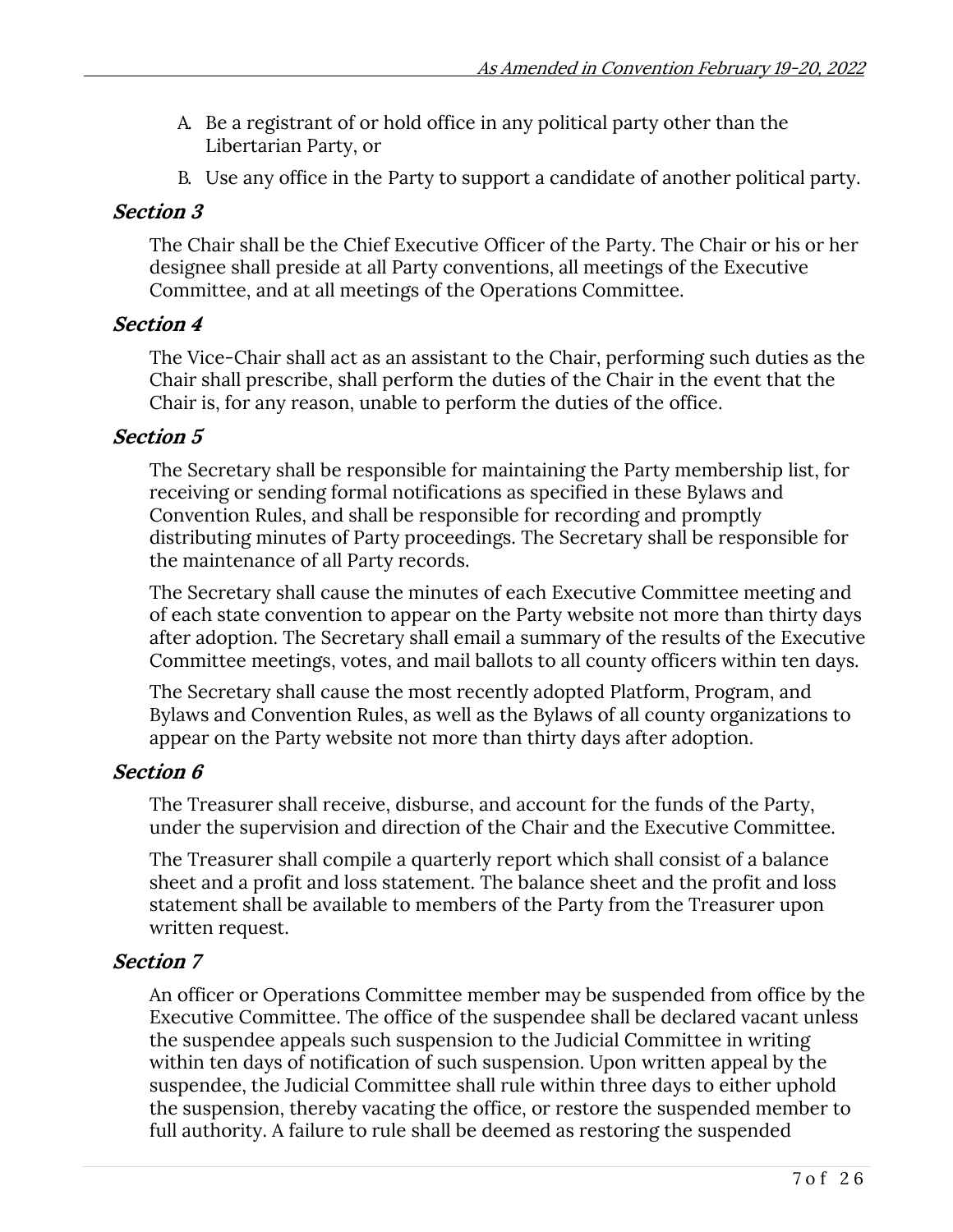member to full authority.

#### **Section 8**

The Executive Committee shall appoint new officers, including the Chair, Executive Committee members or alternates, or Operations Committee members if vacancies occur. Such appointments shall be to complete the term of office vacated unless a convention meets sooner, in which case a new election shall be held for any position so filled.

## **Bylaw 11: Finance and Accounting**

#### **Section 1**

The fiscal term of the Party shall begin on January 1st of each year. The annual budget shall be provided to each member of the Executive Committee immediately following the close of each convention.

#### **Section 2**

The Treasurer may authorize expenditures for any item incorporated into the proposed budget until the Executive Committee has ratified the budget for the current year.

#### **Section 3**

The Executive Committee shall not enter into any contract lasting more than three months, incur any expense in a non-budgeted category, or incur any expense in a budgeted category greater than the amount budgeted by more than \$1,000 without a two-thirds vote of the entire Executive Committee. Anyone who incurs such financial liability without such approval shall be held personally liable.

#### **Section 4**

The Executive Committee shall not make any disbursements of \$100 or more using cash. The Executive Committee shall not make any disbursements without supporting documentation.

#### **Section 5**

The Executive Committee, or a county organization, when receiving contributions that do not have a designated purpose, shall decide how contributions shall be used; however, if the received contributions have a designated purpose, then the Executive Committee or the county organization shall use the contributions for that purpose. Neither the Executive Committee nor any county organization shall use dues to finance individual campaigns.

#### **Section 6**

The Executive Committee shall cause an annual budget to be projected at its final meeting of the fiscal year for ratification the following year.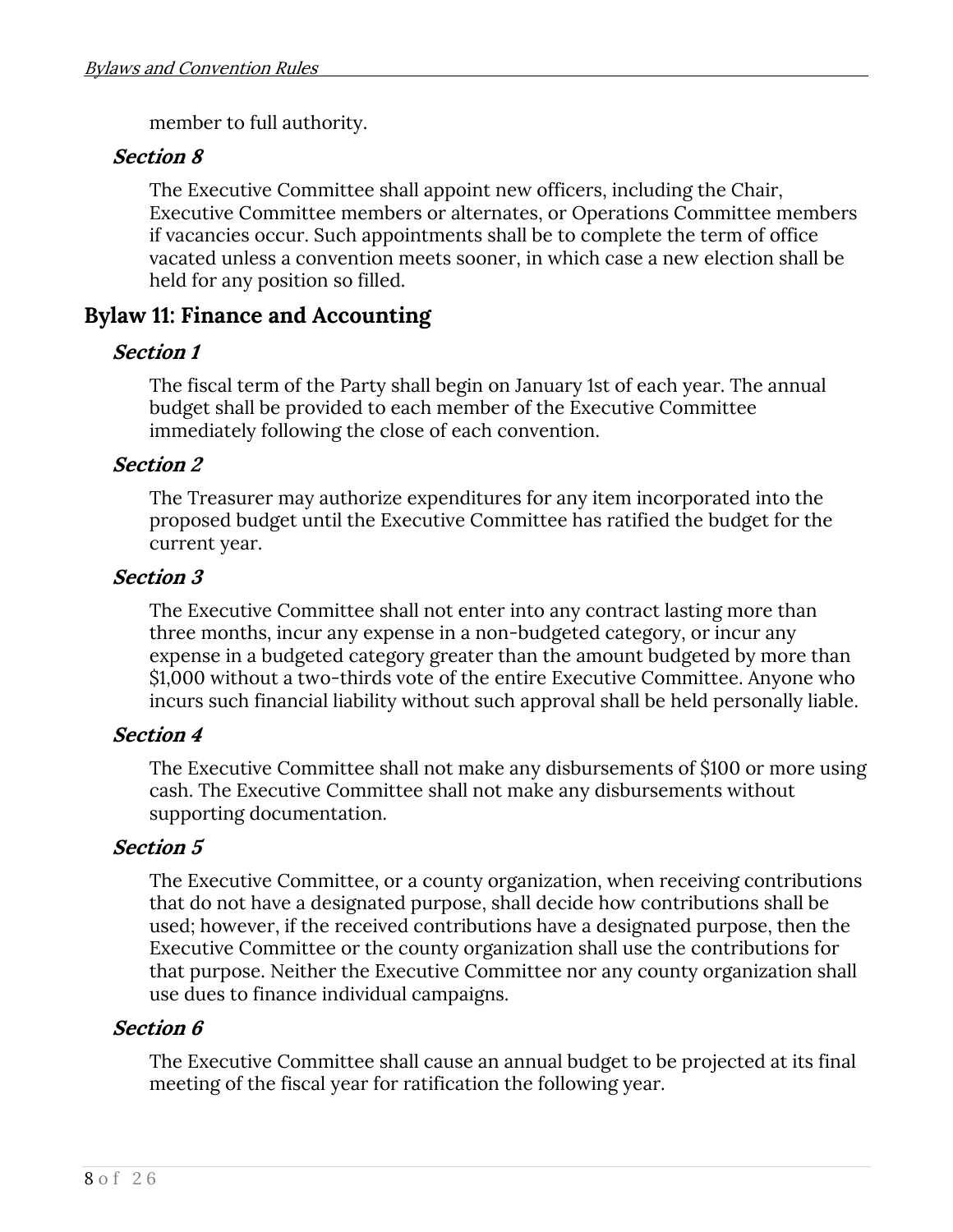The Executive Committee shall select a Financial Standards Committee during the first three months after a convention. The Financial Standards Committee shall review the financial records and processes of the Party and report its findings at each subsequent Executive Committee meeting and at the next state convention.

## **Bylaw 12: Executive Committee**

#### **Section 1**

The Executive Committee shall be responsible for the control and management of all of the affairs, properties and funds of the Party consistent with these Bylaws, and any resolutions which may be adopted in convention. The Executive Committee may endorse any registered Libertarian candidate for public office, or it may rescind its endorsement of any candidate for public office.

The Executive Committee of the Party shall be composed of the following members of the State Central Committee:

- A. The four elected officers of the Party;
- B. Three Area Coordinators. The Northern Area Coordinator shall be affiliated in a county in the northern area of the state, the Southern Area Coordinator shall be affiliated in a county in the southern area of the state, and the Central Area Coordinator shall be affiliated in a county in the central area of the state (with the state divided as follows: The southern area shall be the 6 southern counties which end at Los Angeles and San Bernardino Counties; the central area shall be the 21 counties which begin north of the southern boundary and extend to the northern boundaries of Santa Cruz, San Benito, Stanislaus, San Joaquin, Amador and Alpine counties; and the northern area shall be the 31 counties that begin north of the central boundaries). Each Area Coordinator shall be responsible for coordinating activities in their respective area of the state and shall be elected by the delegates from that area for two-year terms.
- C. Eight at-large members, four elected for two-year terms at each convention; and
- D. Two alternates, each elected for one-year terms. There will be free substitution of alternates in ranked order at Executive Committee meetings. In the case of vacancies alternate(s) will serve in ranked order temporarily until a replacement At Large member is appointed by the Executive Committee.

#### **Section 2**

The Executive Committee shall have the primary duty of developing, funding, and implementing, either directly or through such committees as it shall appoint, a political strategy to elect Libertarians pledged to the Party Statement of Principles and to proclaim and implement those principles into public policy.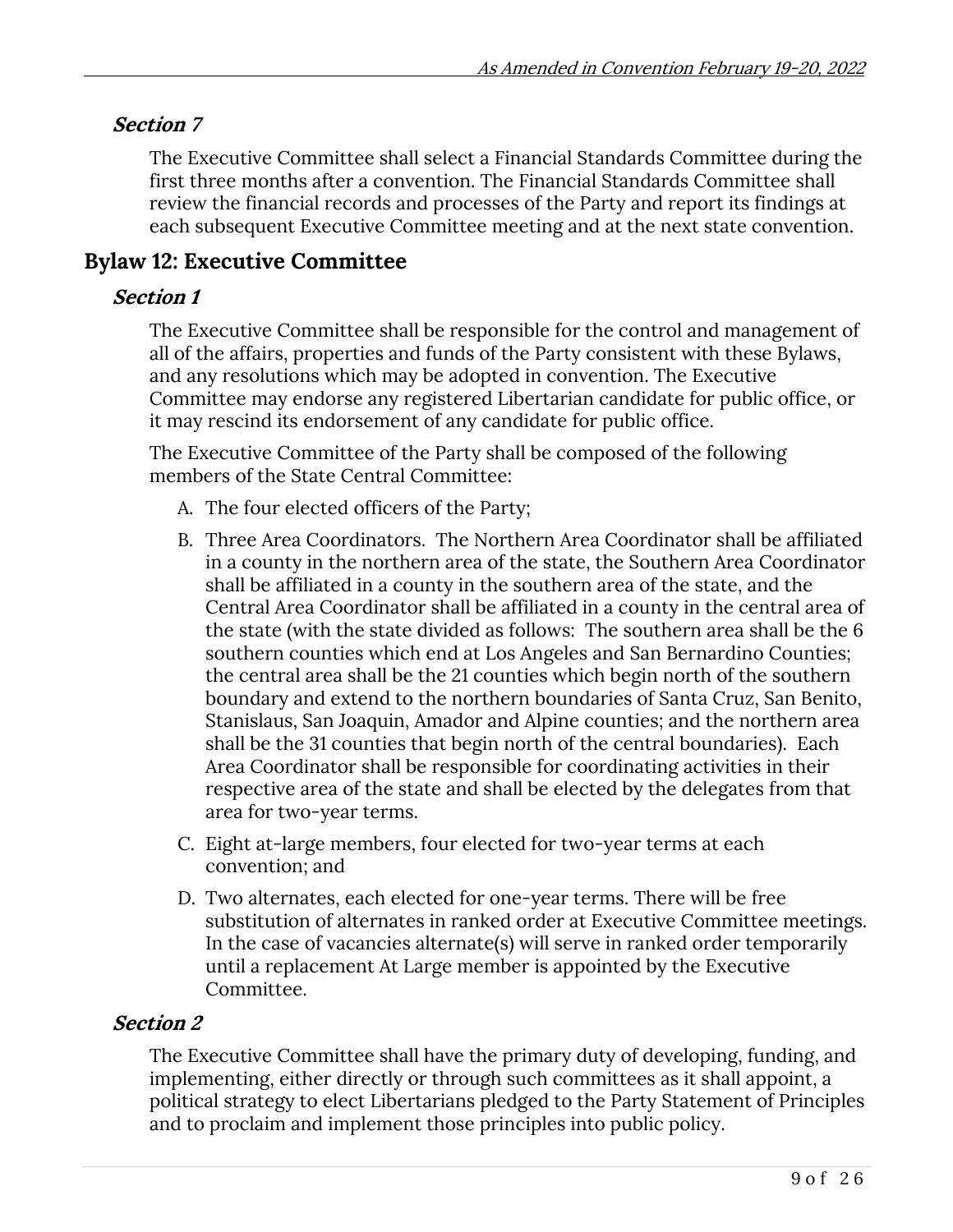The Executive Committee shall meet at such time and place as may be determined by action of the Executive Committee, by a call of the Chair, or by written request of one-third or more of the members of the Executive Committee. The Secretary shall mail to each member of the Executive Committee and to each county Chair, a notice of the time and place of each meeting, not less than fourteen days prior to such meeting.

The Executive Committee may also transact business by telephone conference or other electronic communications where the members can meet in real time. In such meetings, the normal rules of the committee apply as to quorums and voting. At least 7 days' notice is required if business is to be transacted in such a fashion.

#### **Section 4**

The Executive Committee may, without meeting together, transact business by mail by voting on questions submitted by the Secretary at the request of at least two members of the Executive Committee. Unless a secret ballot is requested when the question is moved, which will require either postal mail ballots or technical capabilities beyond standard e-mail, all such votes shall be counted and recorded by the Secretary as Roll Call votes. The Executive Committee will complete voting any time after forty-eight hours from the transmission time of the mail ballot:

- A. If the motion has received Yea votes from two-thirds of the Executive Committee members, or
- B. If the motion has received Nay votes from two-thirds of the Executive Committee members, or
- C. After one hundred twenty hours in all other cases.

An alternate's vote will not be counted towards the two-thirds requirement unless it is definitely known that a corresponding voting member will not be participating. Members may change their vote up to the close of the voting period. If, at the expiration of the applicable period, a quorum of the Executive Committee has not voted, the measure being voted upon shall be deemed to have failed.

The Secretary shall keep a record of the motions and votes made via email, telephone and electronic balloting, and make them available in the same fashion as minutes from Executive Committee meetings.

#### **Section 5**

A majority of eligible Executive Committee members shall constitute a quorum.

#### **Section 6**

A two-thirds majority of the eligible positions on the Executive Committee shall be required to pass the following:

A. Removal from office, censure, or suspension of a Party officer, Operations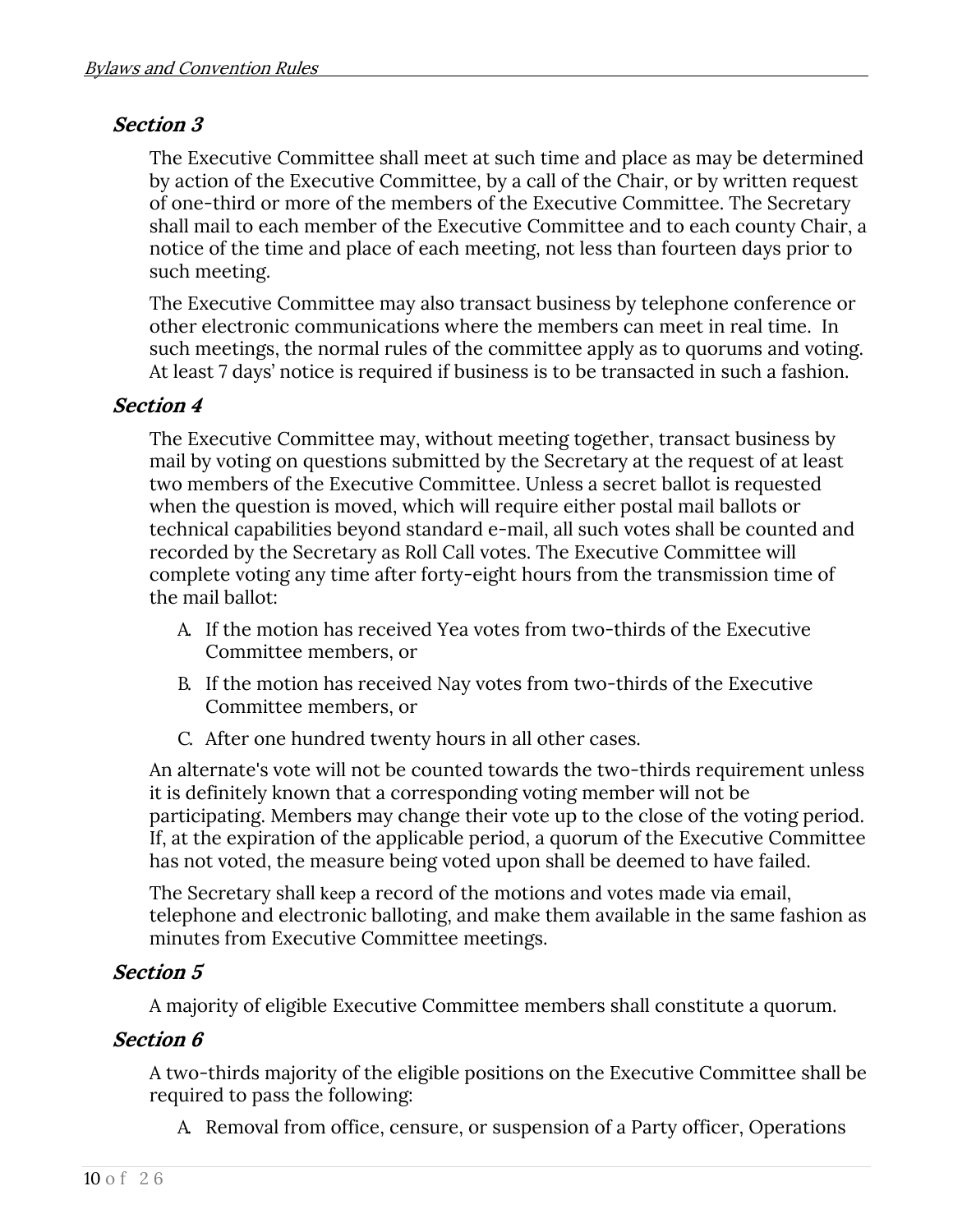Committee member, Executive Committee member, Libertarian National Committee representative, or County or State Central Committee member, or reinstatement of a County Central Committee member.

- B. Endorsing or rescinding its endorsement of any candidate for public office.
- C. Endorsing or opposing any proposed ballot measure, but rescinding such action shall be considered a normal main motion.
- D. The annual budget, or any financial liability or contractual obligation lasting more than three months.
- E. Providing the Party mailing list to non-Libertarian groups or individuals, or to candidates for public office not endorsed by the Party.

#### **Section 7**

On all other matters, main motions shall require a simple majority of the eligible positions on the Executive Committee to pass.

#### **Section 8**

Failure of an Executive Committee member to attend two consecutive Executive Committee meetings shall be cause for removal from the Executive Committee.

## **Bylaw 13: Operations Committee**

#### **Section 1**

The Operations Committee shall consist of the Chair and four other State Central Committee members chosen by the Executive Committee.

#### **Section 2**

The Operations Committee shall have the powers of the Executive Committee between meetings of the Executive Committee, except for the following:

- A. Establishing or modifying the Party budget, except that the Operations Committee shall have a budgeted discretionary amount of \$10,000 per quarter. At least four members shall approve any expenditure over \$2,000.
- B. Creating, modifying, or repealing standing resolutions.
- C. Incurring any non-budgeted expense or debt.
- D. Suspending or censuring any member of the State or County Central Committees.
- E. Overturning any Executive Committee action.

The Operations Committee, may, by unanimous vote, approve any other action that would require a two-thirds vote of the Executive Committee.

#### **Section 3**

The Operations Committee may, by unanimous vote, fill any vacant Party officer or Operations Committee position on an interim basis until a meeting of the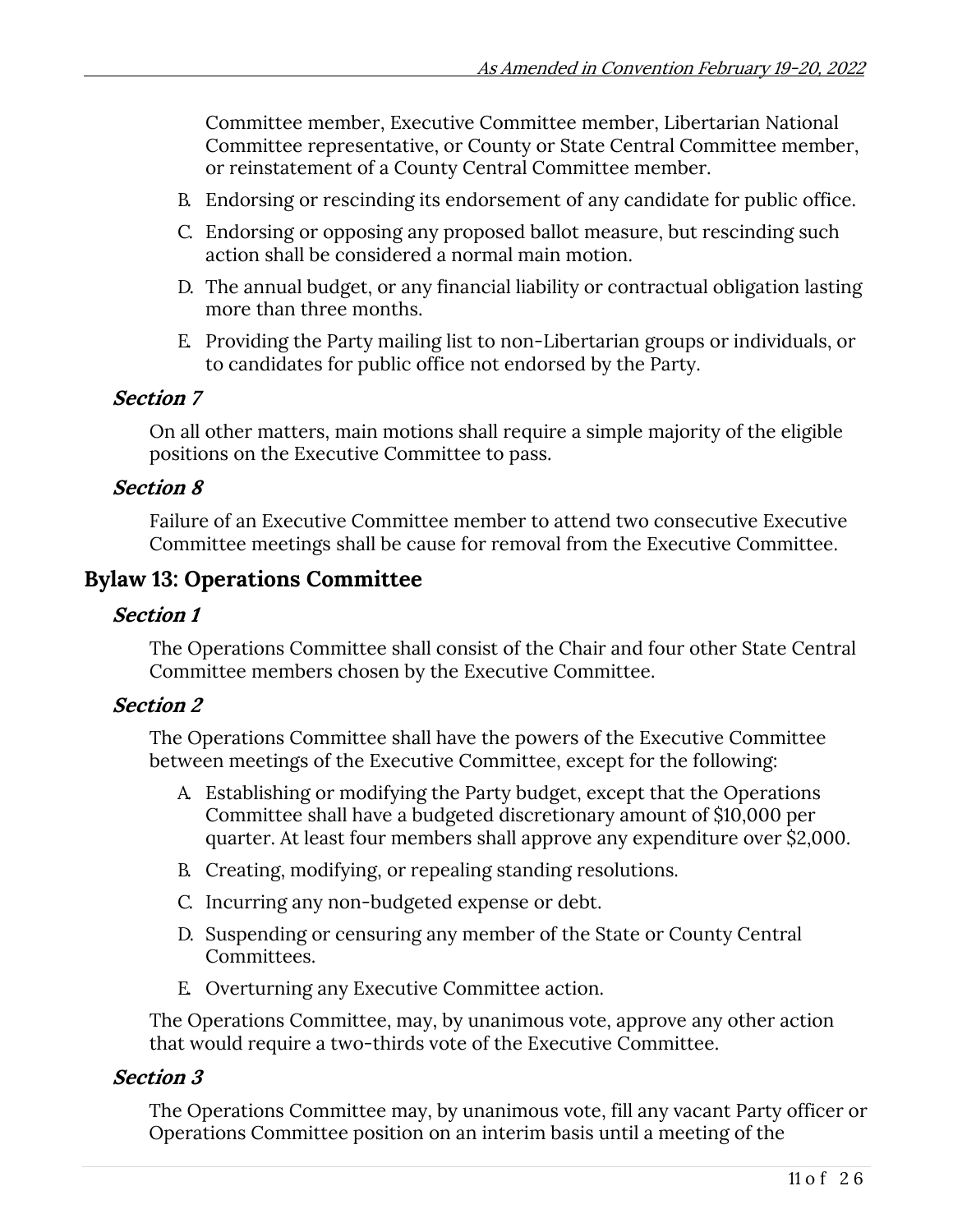Executive Committee is held.

## **Bylaw 14: Judicial Committee**

## **Section 1**

The Judicial Committee shall consist of five State Central Committee members elected at a convention of the Party by the attending delegates. The term of a Judicial Committee member shall begin at the close of each convention held in an even-numbered year and end at the close of the next convention held in an evennumbered year after a new committee has been elected. Two Alternates, in ranked order, shall be elected at a convention of the Party by attending delegates to ensure a full committee in the case of a vacancy or recusal.

## **Section 2 (2/3 required to amend)**

A Judicial Committee member may not be a member of the Executive Committee, the Operations Committee, or the Program Committee. The Judicial Committee shall be the final body of appeal in all Party matters, subject to the provision that a decision of the Committee may be overturned by a three-quarters vote of a convention.

#### **Section 3**

The Judicial Committee review of a Party action or inaction shall be limited to the consistency of that action or inaction in accordance with the governing documents of the Party, including these Bylaws and documents to which they refer, with the only exceptions being Judicial Committee duties mandated by these Bylaws, and arbitration of Party contracts that explicitly call for arbitration by the Judicial Committee.

At least two Judicial Committee members shall agree to hold a hearing or to consider an appeal. The Judicial Committee may choose to hold hearings in person, by teleconference, or by videoconference.

#### **Section 4**

The Judicial Committee shall elect a Chair, who shall receive all appeals and petitions and schedule hearings so as to obtain a quorum of the Judicial Committee. When a hearing is requested, the Chair shall set a hearing date within seven days of receiving the request.

## **Section 5**

The Judicial Committee shall provide at least ten days' notice to each of the parties to a hearing, unless an earlier date is agreed to by the Judicial Committee and the participants.

## **Section 6**

The Judicial Committee shall hold a hearing within thirty days of receiving a request, unless otherwise specified.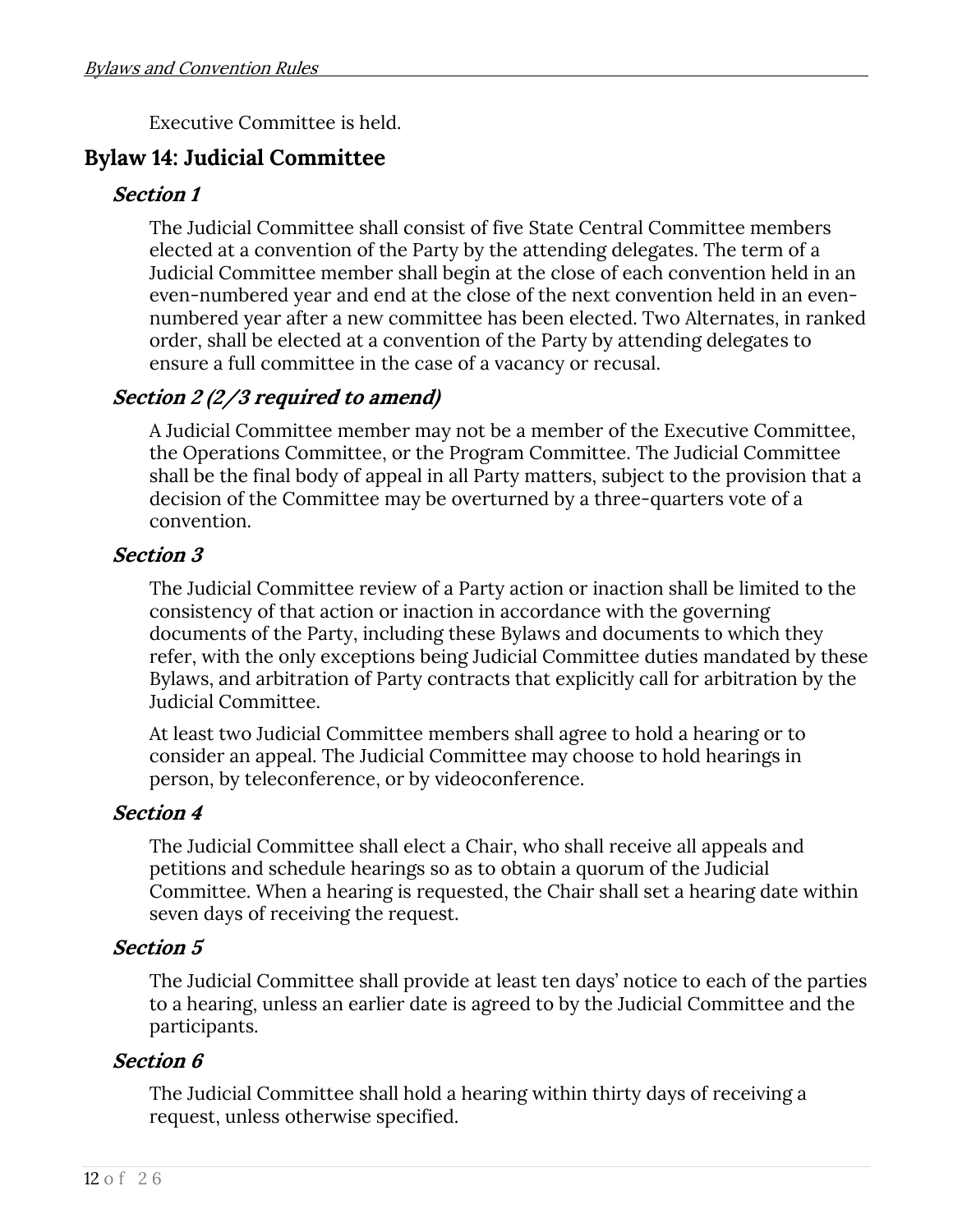All parties to a hearing shall have the right to represent their own interests in the manner of their own choosing.

## **Section 8**

The Judicial Committee shall provide a written ruling within seven days of the conclusion of the hearing, unless otherwise specified. The Judicial Committee report shall be confidential and reported to the next convention in executive session if the matter involves suspension of membership and the member requests it. That ruling shall state either that no action is necessary, or shall state specifically what violation of the governing documents justifies the action or remedy sought by the appellant(s). In the event that the Judicial Committee fails to issue a written ruling within the timeframe required, the Judicial Committee shall be considered to have taken no action on the matter at hand.

## **Section 9**

With the consent of all parties, the Judicial Committee Chair may call for written arguments and mail ballot of the Judicial Committee, with a ruling to be provided to all parties and to the Executive Committee no later than thirty days following the date of the initial petition.

## **Bylaw 15: Committees**

#### **Section 1**

As the Executive Committee deems appropriate, the Chair shall appoint working committees, which shall exist at the pleasure of the Executive Committee.

#### **Section 2: Bylaws Committee**

Not later than sixty days following the close of each convention, the Executive Committee shall appoint a Bylaws Committee of five State Central Committee members to recommend changes in these Bylaws and Convention Rules. The Bylaws Committee shall adopt its initial report not less than seventy days prior to the convention and the Secretary shall cause it to be published on the Party's website not less than sixty days prior to the convention. The Bylaws Committee shall adopt its final report, which may include corrections or improvements to proposals in the initial report but shall not introduce new proposals, not less than twenty days prior to the convention and the Secretary shall cause it to be published on the Party's website not less than fifteen days prior to the convention.

## **Bylaw 16: Campaign Financing**

The Executive Committee shall establish one or more Party campaign funds from which funds may be allocated to candidates of the Party. Such funds shall be independent of any campaign funds maintained by County Central Committees or other committees of the Party. The Campaign Committee shall have the discretion to allocate campaign funds among the various candidates. The campaign fund may also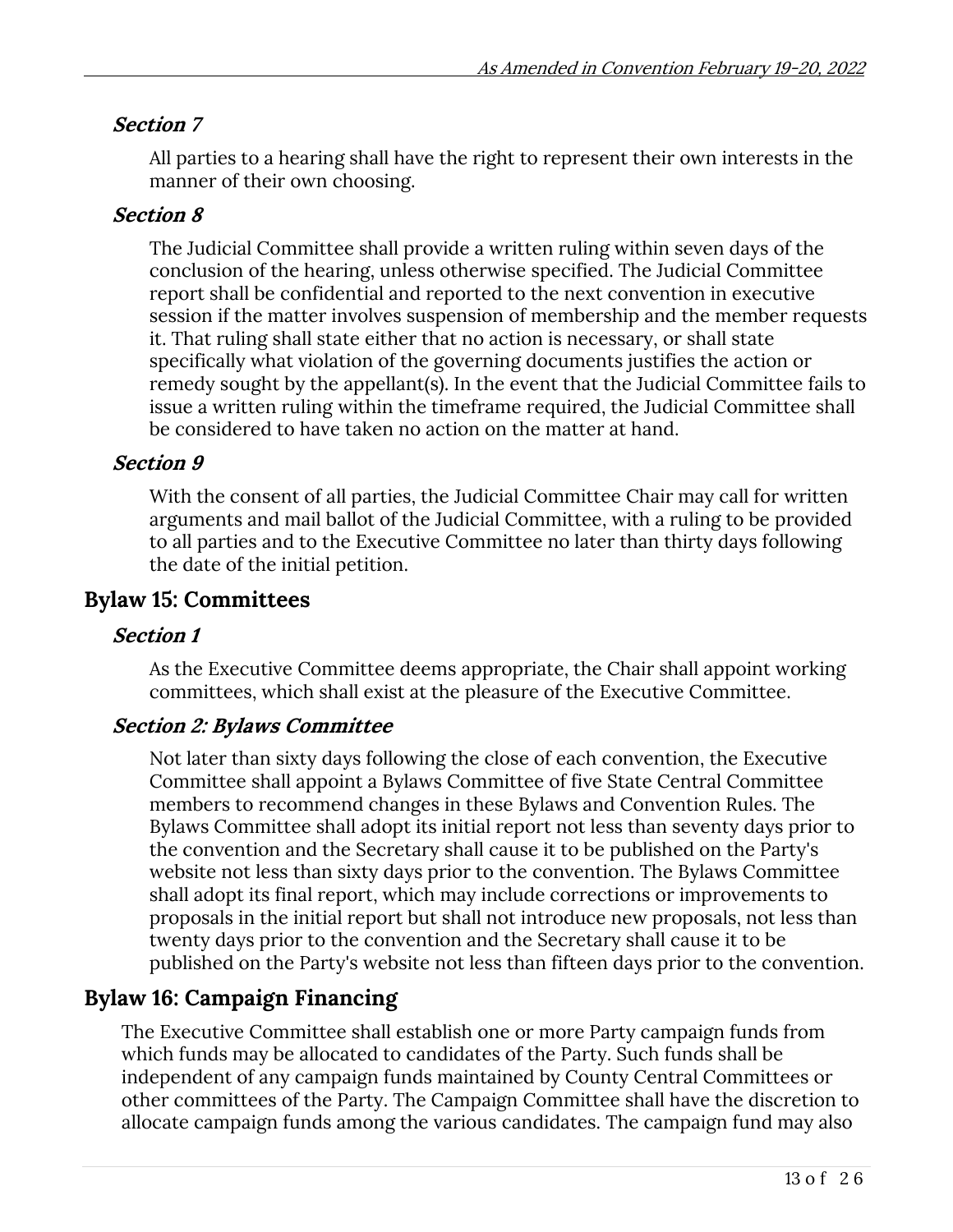be used to support Party campaign publicity not specifically promoting an individual candidacy.

## **Bylaw 17: National Committee Regional Representation**

## **Section 1**

The Party may enter into an agreement with other affiliates of the national Libertarian Party (LP) in accordance with the LP Bylaws in order to form a region for representation on the Libertarian National Committee (LNC). The terms of any new agreement shall be reported by the Party Secretary to the Chair and Secretary of the LNC without delay.

## **Section 2**

Delegates to each Party convention that immediately precedes a national convention shall elect representatives to the LNC. Those elected representatives shall replace previous representatives and take office as soon as consistent with the LP Bylaws and the provisions of the LNC Representation Agreement. The Party Secretary shall report the election results to the Chair and Secretary of the LNC without delay.

## **Section 3**

Delegates to each Party convention that immediately precedes a national convention, in an election which is separate from that of the representatives shall elect two alternates to the LNC. Alternates shall be ranked by the number of votes received, provided that no alternate shall be ranked who does not receive a majority of the votes cast.

## **Section 4**

If a reduction occurs in the number of representatives that the Party is entitled to, the Party Executive Committee shall select the representatives from those elected at the convention. Any vacancy, including a vacancy resulting from a change in the LP Bylaws or the current LNC Representation Agreement, shall be filled by the Executive Committee. The Party Secretary shall report to the Chair and Secretary of the LNC any changes to Party representation to the LNC without delay.

## **Section 5**

A National Committee Regional Representative may be recalled by the Executive Committee. A vacancy shall automatically occur whenever an LNC representative misses two consecutive meetings during a term. The Executive Committee may reappoint the previous holder of the vacated seat.

## **Bylaw 18: Write-In Votes for Partisan Office**

A person seeking the Party nomination for a partisan office by write-in votes in the direct primary election shall be deemed nominated and shall have his or her name printed on the general election ballot as Libertarian Party nominee if both of the following conditions are met: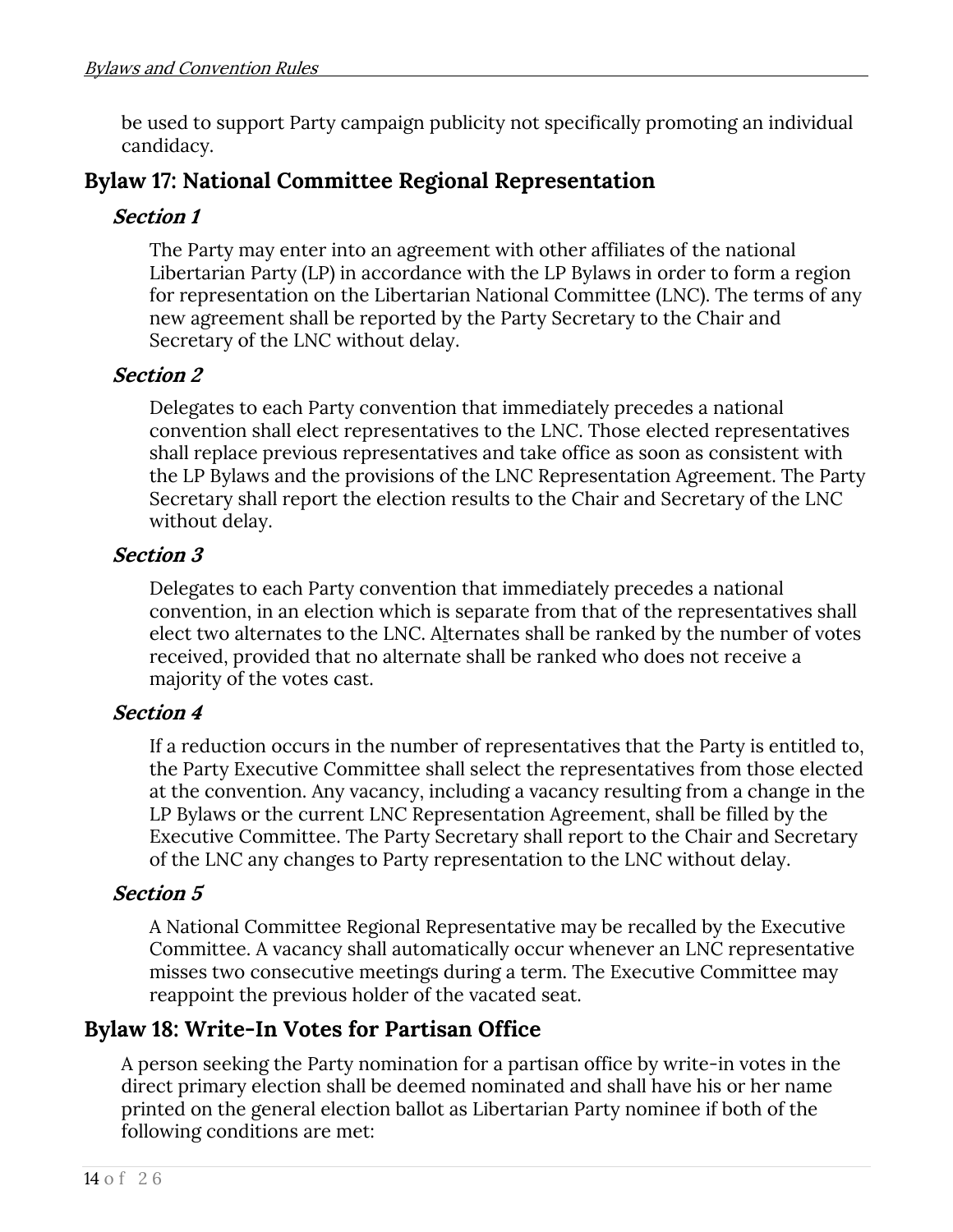- A. He or she receives more votes than anyone else for the Libertarian Party's nomination for that office, and
- B. He or she receives a total number of votes in the Libertarian Party direct primary election for that office equal to the number of signatures that he or she would have needed in order to have qualified to appear on the Party's primary ballot per the California Elections Code, Sec. 8062.

This Bylaw shall supersede the California Elections Code, Sec. 8605, for Libertarian Party direct primary nominations by write-in votes.

## **Bylaw 19: Convention**

## **Section 1 (2/3 required to amend)**

The Party shall hold an annual convention of delegates of the State Central Committee ("convention") to conduct such business as may properly come before it, at a time and place set according to these Bylaws and in conformance with these Bylaws and Convention Rules.

#### **Section 2**

The Executive Committee shall be responsible for setting the time, place, and schedule of events for the convention. The Executive Committee shall provide to the membership at least one hundred twenty days advance notice concerning these arrangements.

#### **Section 3**

Delegates to the convention shall be current State Central Committee members, and shall either hold public office or shall have been State Central Committee members for any ninety days prior to the convention.

Notwithstanding the above, each Executive Committee member may seat one current State Central Committee member as a delegate.

#### **Section 4**

All delegates in good standing shall be eligible to vote on all matters. In order to vote on a given matter, a delegate shall be present on the floor at the time that the vote is taken. Each delegate present shall have one vote.

#### **Section 5**

On all matters except elections and endorsements, voting shall be conducted by voice vote or a show of hands. If ten or more delegates object to the Chair's ruling on the outcome of a vote, a division or counted vote shall be held. On any vote, the Chair may satisfy the first call for a division or counted vote with order in the room and an uncounted show of hands.

All voting for Party officers or for endorsements of candidates for public office, when more than one candidate has been nominated, shall be by secret ballot. In all voting for Party officers or for endorsements of candidates for public office, the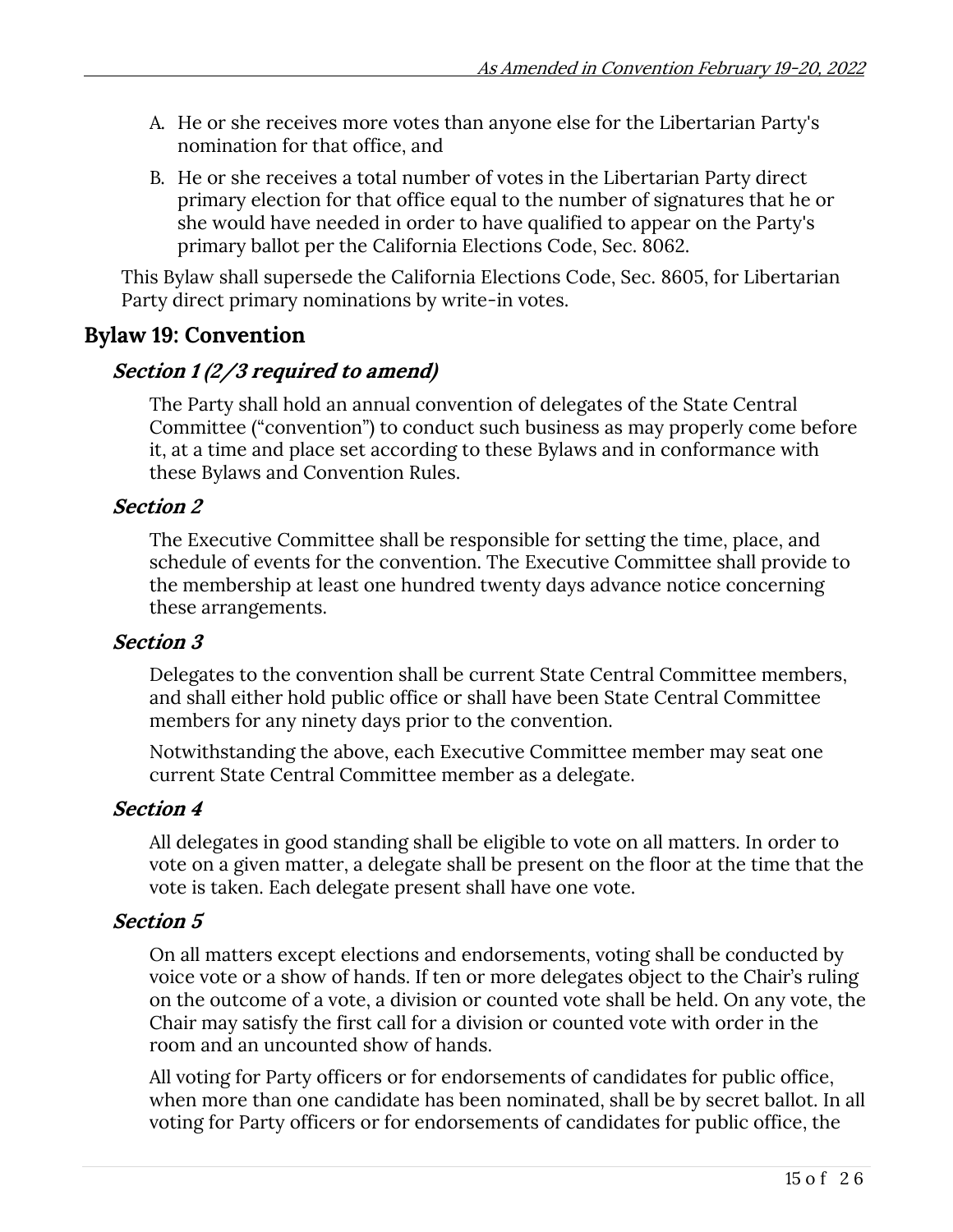voting shall include the option of "None of the Above."

The Chair may require any motion offered from the convention floor to be in writing, to be signed by the maker, and to be submitted to the Secretary.

## **Bylaw 20: Platform**

The national party platform shall be the Party Platform.

## **Bylaw 21: Program**

## **Section 1**

The Party Program shall consist of up to five planks which state interim measures and practical policies, designed to implement the Party position on issues of interest to California. The Program shall not conflict with the Statement of Principles or the Platform.

## **Section 2**

The Program Committee shall be a standing committee of five State Central Committee members selected by the Executive Committee. The Program Committee may at any time, by a majority vote, recommend the adoption, amendment, or deletion of a plank.

Changes to the Program recommended by the Program Committee shall take effect immediately upon ratification by the Executive Committee. The Executive Committee may adopt or amend a plank by a two-thirds vote.

The Executive Committee may rescind a plank by a simple majority vote.

#### **Section 3**

If a delegate believes that an adopted plank is in conflict with the Statement of Principles of the national Libertarian Party, or with the Statement of Principles or Platform of the Party, then the delegate may challenge that plank in writing to the Judicial Committee. The challenger shall specify in the challenge the manner in which the delegate believes the plank is in conflict. The Judicial Committee shall decide whether the plank in question conforms to the respective Statement of Principles or Platform and make a report stating the justification of its decision to the floor of the convention. If the plank is vetoed by the Judicial Committee, it will be declared null and void; but the plank may be reinstated in the Program by a three-fourths vote of the convention.

## **Bylaw 22: Nomination for Partisan Public Office**

## **Section 1**

Unless otherwise necessitated by the laws of the state of California, or by decision of the Executive Committee, nominations for partisan office shall be made by statewide nominating convention and by district caucus.

A. Nomination for statewide office shall be made by a statewide nominating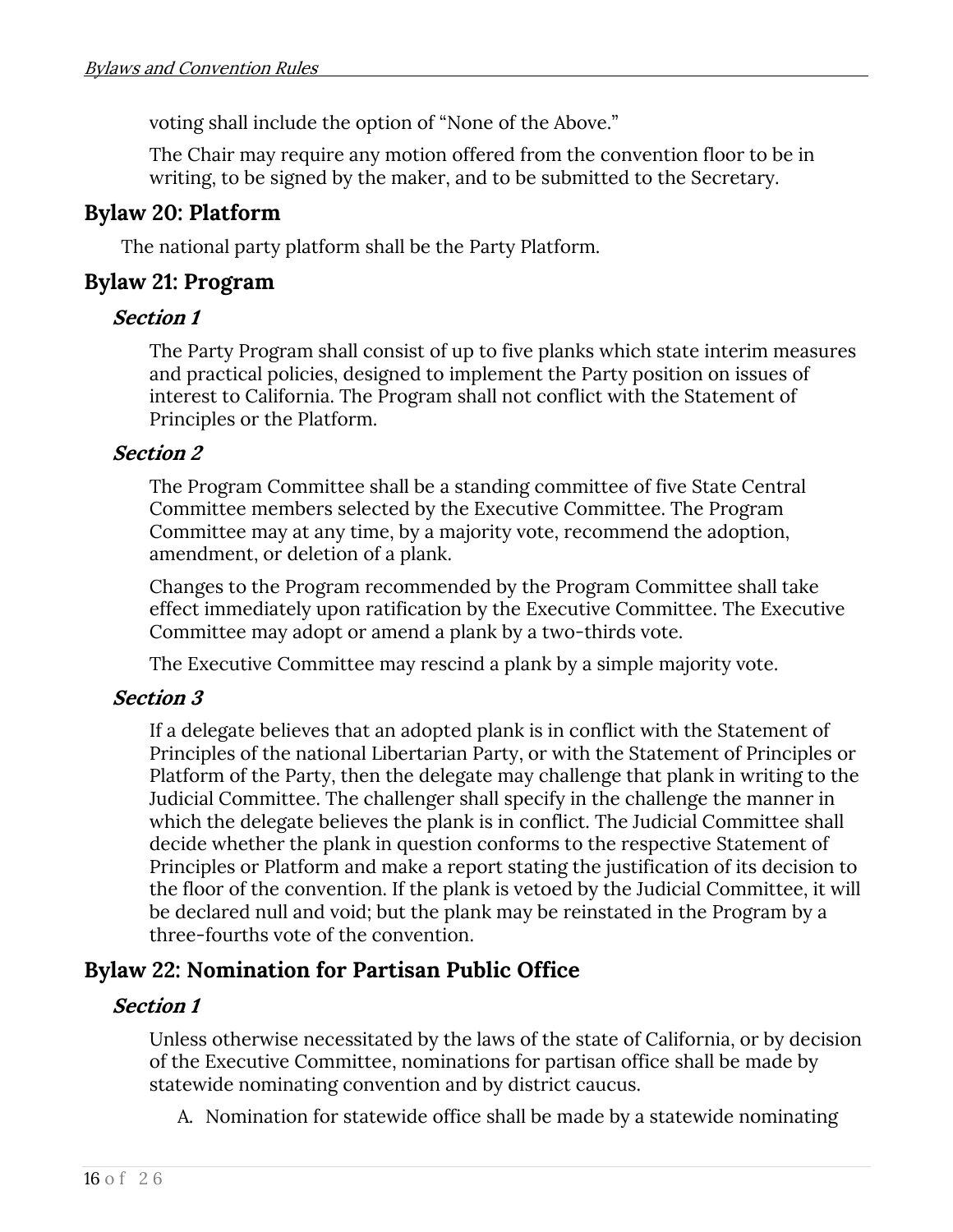convention.

B. Nomination for U.S. House of Representatives, California State Legislature, and California State Board of Equalization shall be made by district caucus.

## **Section 2**

The Executive Committee shall set the date of the statewide nominating convention. The convention shall be governed by Bylaw 19, Sections 2 and 4, and by Bylaw 28. Unless a statewide nominating convention is held at the regular state convention, no other business shall be conducted at the statewide nominating convention.

## **Section 3**

The Executive Committee shall be responsible for determining which county Party organizations shall be responsible for organizing the caucus nominations for particular House of Representatives, State Legislature, and Board of Equalization seats.

## **Section 4**

The Executive Committee shall set the dates of the district caucuses. County organizations shall be responsible for preparing their own rules governing nominations for House of Representatives, State Legislature, and Board of Equalization seats, but such rules shall provide for advance notice of at least thirty days to all County Central Committee members in the districts of the time and place of their nominating caucuses.

#### **Section 5**

The Chair shall forward a list of all candidates nominated in convention and caucuses to the Secretary of State no later than thirty days after the convention or caucuses.

## **Section 6**

In the event the Party is legally required to participate in primary elections, only Party members shall be eligible to vote in the primary.

## **Bylaw 23: Presidential Preference Primary**

## **Section 1**

Candidates may appear on the presidential preference primary ballot as provided for in Sections 6720 through 6726 of the California Elections Code.

## **Section 2**

The presidential preference primary election vote shall be advisory only.

## **Section 3**

The candidates nominated for President and Vice-President at the Libertarian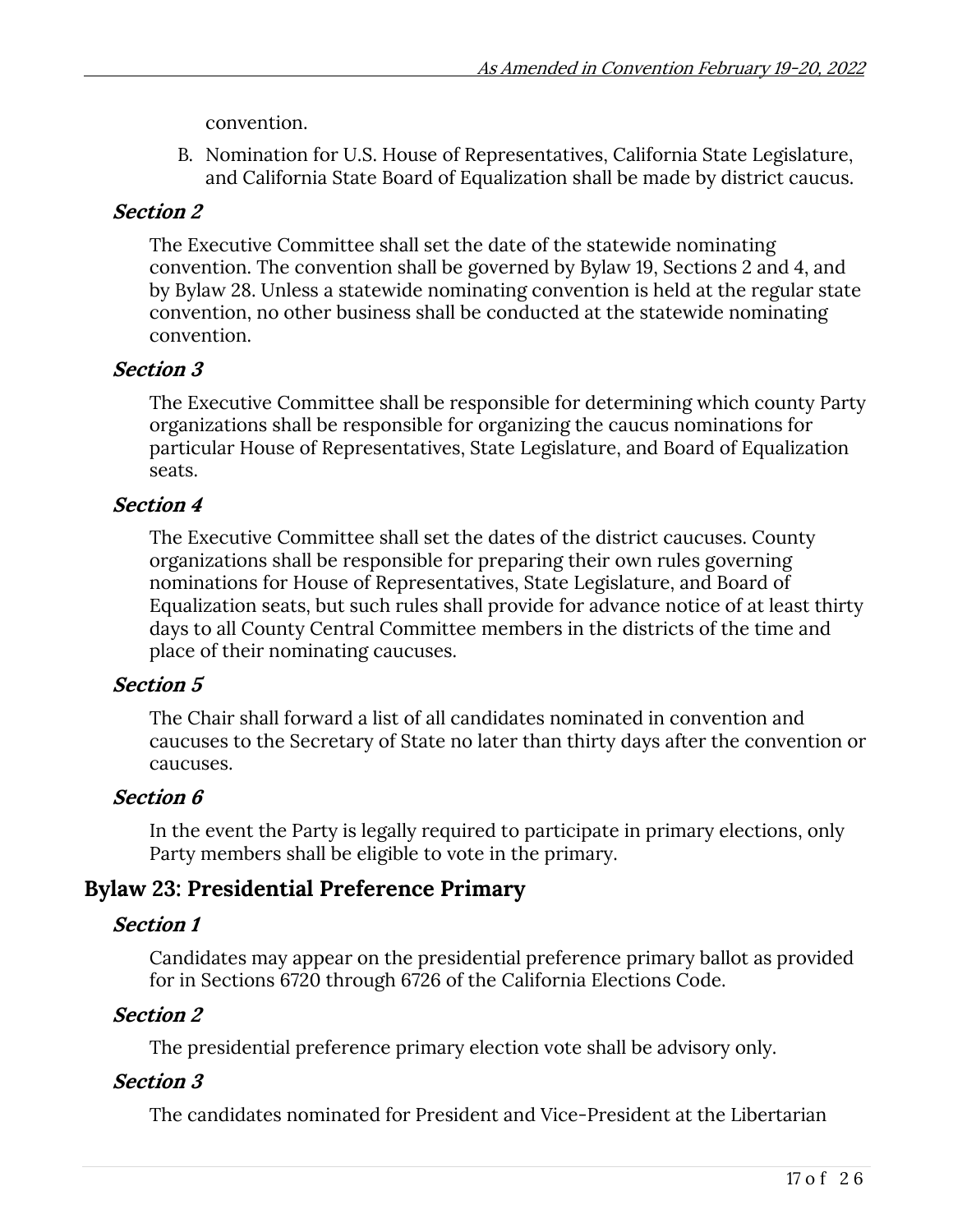Party national convention shall appear on the California general election ballot as the Libertarian Party's nominees for those offices, regardless of the presidential preference primary results.

## **Bylaw 24: National Convention Delegates**

## **Section 1**

Delegates to the national convention shall be selected at the state convention preceding the national convention. The procedures in Rule 10 shall be used for such election.

## **Section 2**

After the state convention has selected delegates, the Executive Committee may fill any vacancies in the delegation prior to the deadline for reporting the names of delegates to the national Party.

## **Section 3**

Sections 6760 through 6798 of the California Elections Code are superseded.

## **Bylaw 25: National Convention Alternates**

In the event that duly selected California delegates or alternates are unable to attend or be seated at the national convention for which they were selected, additional alternates may be selected by a two-thirds vote of the California delegates and alternates then registered at the national convention.

- A. Those members seeking additional alternate delegate status under this section shall have been a State Central Committee member at least thirty days prior to the national convention.
- B. This provision shall be included in all written statements to the National Convention Credentials Committee whenever requests are made for seating newly-selected additional alternates.

## **Bylaw 26: Amendment of Bylaws**

Except as indicated in a particular Bylaw, these Bylaws may be amended by a twothirds vote of all the registered delegates present and voting at a convention with previous notice. Bylaws changes proposed from the convention floor without prior notice, or substantive, non-technical amendments made to the Bylaws Committee Report by the Bylaws Committee subsequent to the report adoption deadline, shall require a three-fourths vote of registered delegates present and voting to pass.

## **Bylaw 27: Conflicting Authority and Severability**

## **Section 1**

In the event of any conflict between these Bylaws and the California Elections Code, the Federal Elections Code, or any other law or regulation, these Bylaws shall govern the Party and its affairs.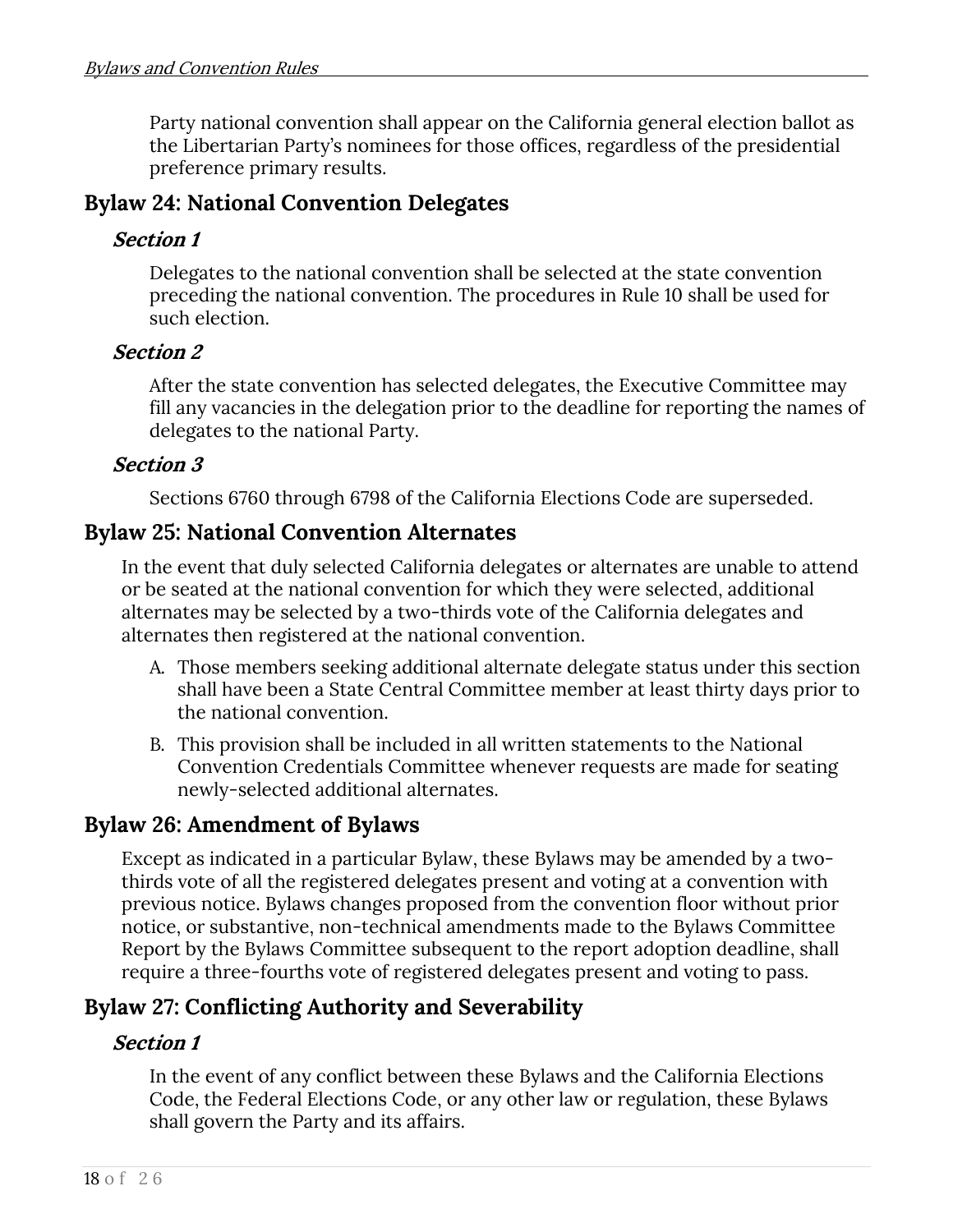In the event that any authority should declare any portion of these Bylaws void or invalid, the remainder of these Bylaws shall remain in full force and effect.

## **Bylaw 28: Parliamentary Authority**

The current edition of *Robert's Rules of Order, Newly Revised* shall be the parliamentary authority for all matters of procedure not specifically covered by these Bylaws or the Party's Special Rules of Order including those maintained in the Operating Procedures Manual and the Convention Rules.

## **Bylaw 29: Operating Procedures Manual**

The Secretary shall maintain an addendum to the bylaws that contains operating procedures that are created by a vote of the Executive Committee or the Operations Committee.

The addendum shall be published and made available in the same way as the bylaws so that anyone who can access the bylaws can also access the addendum, including, publication of the page on the Party's website that is readily available to any member, to be updated in the manual within 30 days.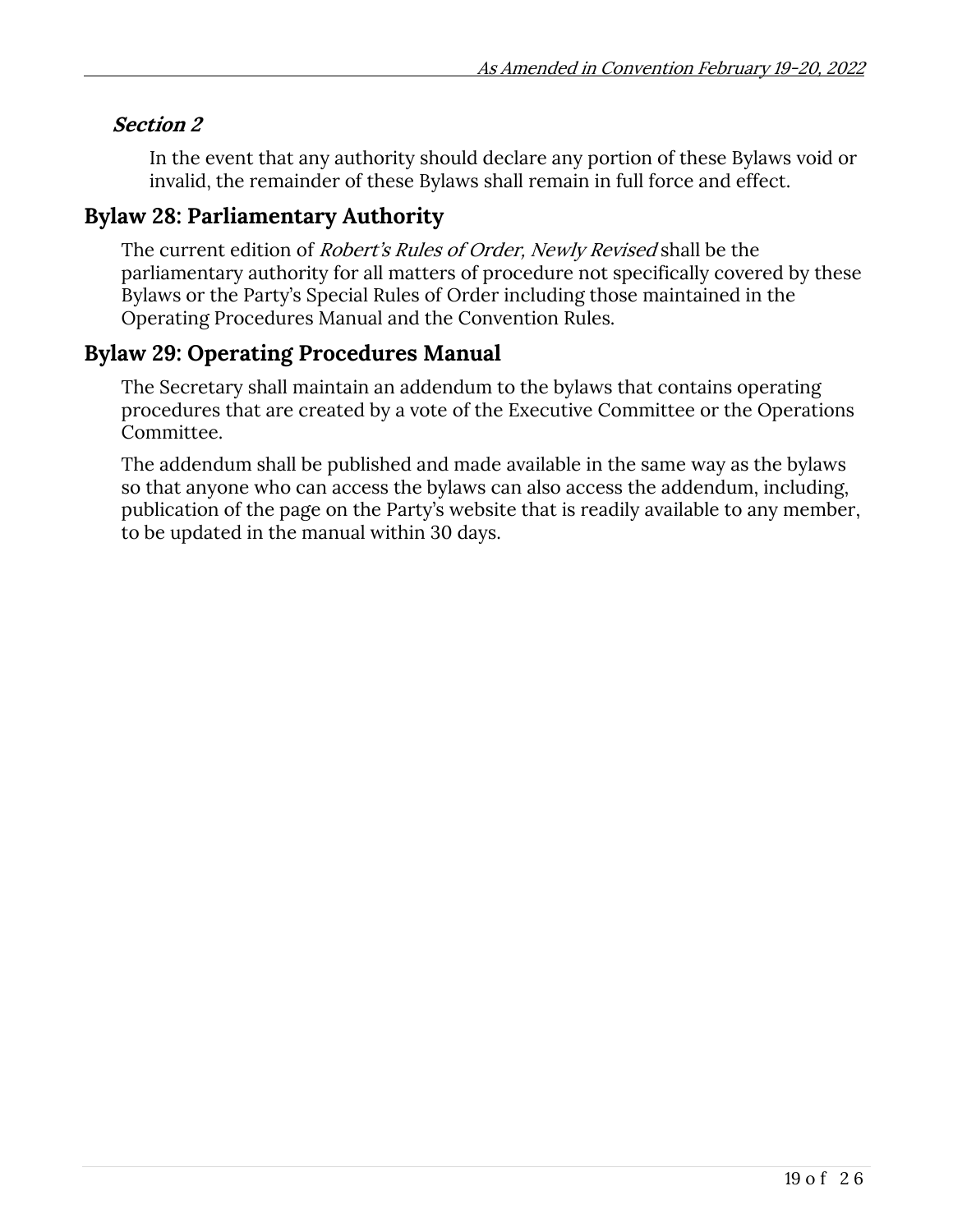## **CONVENTION RULES**

## **Rule 1: Officers**

The incumbent Party Chair and Secretary shall be Chair and Secretary, respectively, of the convention. The Chair shall appoint a Parliamentarian.

## **Rule 2: Registration of Delegates**

#### **Section 1**

Each delegate shall register personally at the convention with the Secretary or a duly authorized representative.

#### **Section 2**

A delegate shall not be registered prior to the resolution of all challenges in which that delegate has been named.

#### **Section 3**

Delegates shall register each day of the convention. Each day's quorum shall be a simple majority of those delegates registered for that day.

## **Rule 3: Debate Procedure**

#### **Section 1: Floor Motions and Amendments**

For each main motion, the maker shall have two minutes immediately following to speak to the motion. For amendments to proposed changes to the Bylaws, these Convention Rules, or to resolutions, the maker shall have thirty seconds to speak to the amendment. The Chair shall then request a standing second to the motion or amendment. If fewer than ten percent of the delegates stand, the motion or amendment shall die for lack of a second.

#### **Section 2: Committee Reports**

Committee Reports that contain proposed changes to the Bylaws, or these Convention Rules shall not require a standing second.

#### **Section 3**

Debate shall be limited to two minutes per delegate and fifteen minutes total per main motion and all associated motions.

#### **Rule 4: Agenda**

The business of the convention shall consist of the following items, and shall be conducted in the following order:

- A. Credentials report;
- B. Reports of the Party officers and working committees;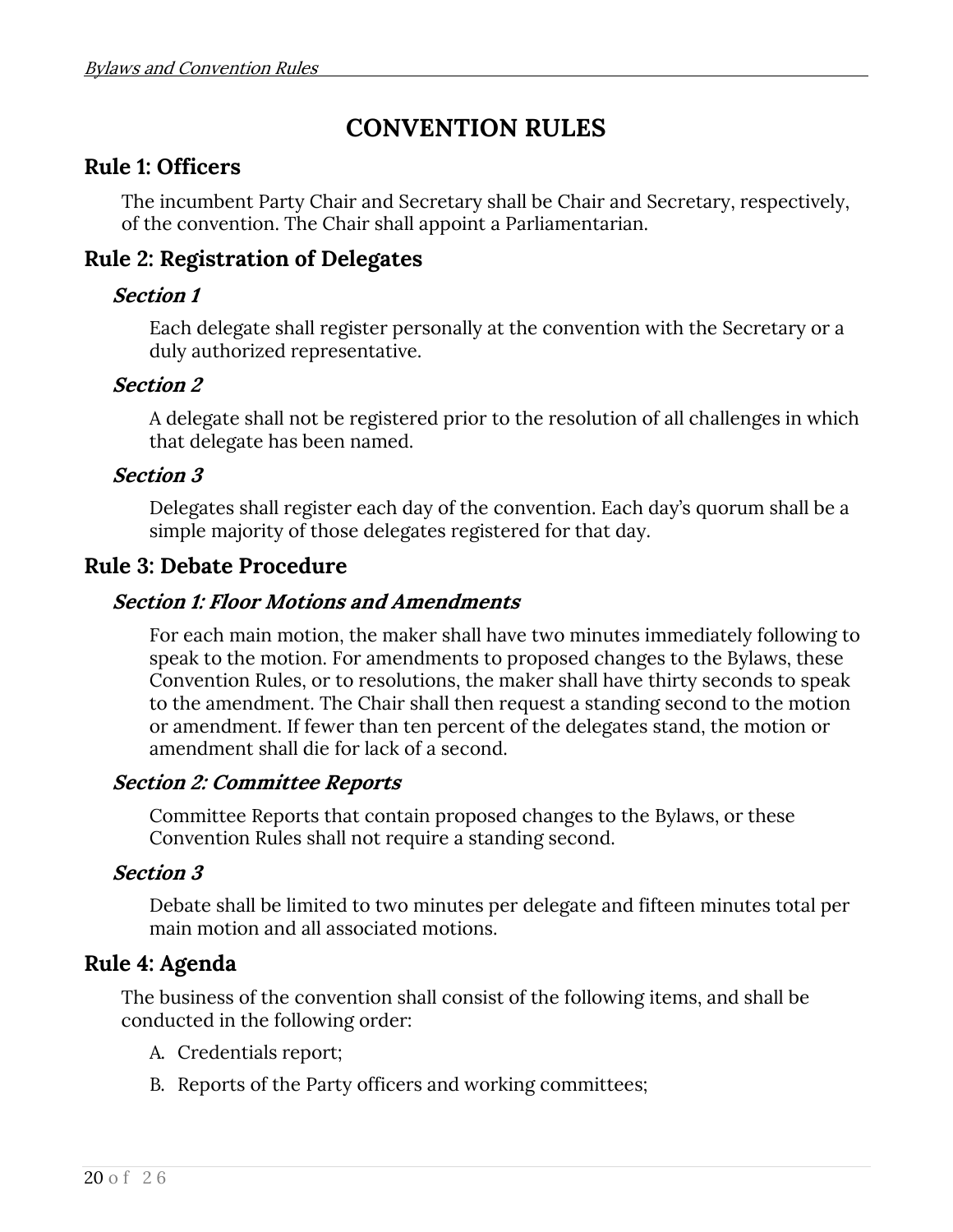- C. Consent calendar;
- D. Bylaws Committee report;
- E. Elections, in the following order:
	- 1. In odd-numbered years, Party officers and Area Coordinators and in evennumbered years to fill the unexpired terms of vacated Party officers or Area Coordinators;
	- 2. At-large Executive Committee members;
	- 3. At-large Executive Committee alternates;
	- 4. Judicial Committee members;
	- 5. Judicial Committee Alternates;
	- 6. At Party conventions immediately preceding national conventions, national convention delegates, Libertarian National Committee representatives and alternates;
- F. In a Presidential election year, the Presidential Straw Poll, roll call vote, one vote only;
- G. Endorsements of candidates;
- H. Resolutions and other matters.

The Secretary shall cause the minutes of the previous day's session to be distributed or to be plainly posted each morning. The minutes of the convention shall be approved by the Executive Committee within ninety days of the convention's close.

## **Rule 5: Consent Calendar**

#### **Section 1**

The Chair may place resolutions on the consent calendar. Members wishing to place an item on the calendar shall submit the item in writing to the Chair at least two weeks prior to the opening of the convention. Items on the consent calendar shall be voted on as prescribed in these Convention Rules.

#### **Section 2**

Upon the written request of at least five delegates, the Chair may remove any item from the consent calendar, prior to when the delegates vote on that item.

#### **Section 3**

At the Chair's discretion, the delegates may vote on consent calendar items either singly or grouped together. The delegates shall not vote on any consent calendar item more than once. The Chair shall read the text of each consent calendar item immediately before the delegates vote on the item. The delegates shall vote on each consent calendar item without debate.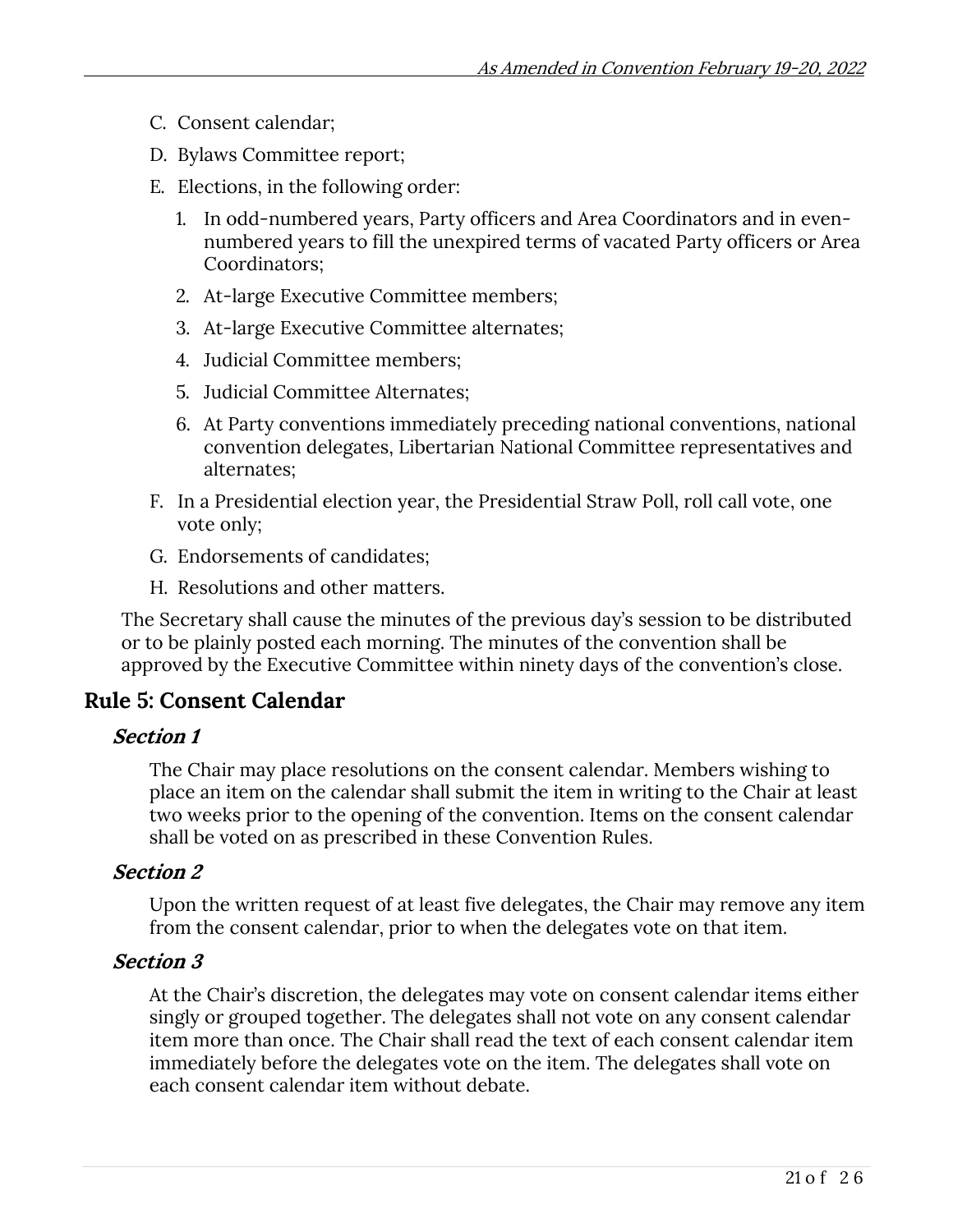Delegates may reconsider consent calendar items that have been voted on, whether passed or not, only if two-thirds of the delegates vote to reconsider, and only if such vote is done when resolutions are under consideration in the convention agenda.

## **Rule 6: "No Debate" Items**

The Bylaws Committee shall designate each of its proposals as either a regular item or a "No Debate" item. The "No Debate" classification shall be reserved for proposals which are technical in nature rather than substantive. Upon motion of five delegates, any proposal designated a "No Debate" item by either Committee shall be reclassified as a regular item. Except for items proposed for immediate implementation, no debate shall occur on a Committee's proposals until the delegates vote on all of that Committee's "No Debate" items.

## **Rule 7: Bylaws Committee**

The Chair of the Bylaws Committee shall report the Committee's recommendations to the floor, proposal by proposal. The delegates shall vote on each proposal separately. After the delegates have debated and voted on all of the Committee's recommendations, if time permits, any delegate may propose new bylaws, new convention rules, or additional amendments from the floor, which the delegates shall vote on separately.

## **Rule 8: Resolutions**

#### **Section 1**

Adoption of a resolution shall require approval of two-thirds of the votes cast, but not less than a majority of all delegates registered.

#### **Section 2**

If a delegate believes that an adopted resolution is in conflict with the Statement of Principles of the national Libertarian Party, then the delegate may challenge that adopted resolution in writing to the Judicial Committee. The challenger shall specify in the challenge the manner in which the delegate believes the adopted resolution is in conflict. The Judicial Committee shall decide whether the adopted resolution in question conforms to the respective Statement of Principles or Platform and make a report stating the justification of its decision to the floor of the convention. If the adopted resolution is vetoed by the Judicial Committee, it will be declared null and void; but the adopted resolution may be reinstated by a three-fourths vote of the convention.

## **Rule 9: Election of National Convention Delegates**

National convention delegate nominations shall begin immediately following the call to order.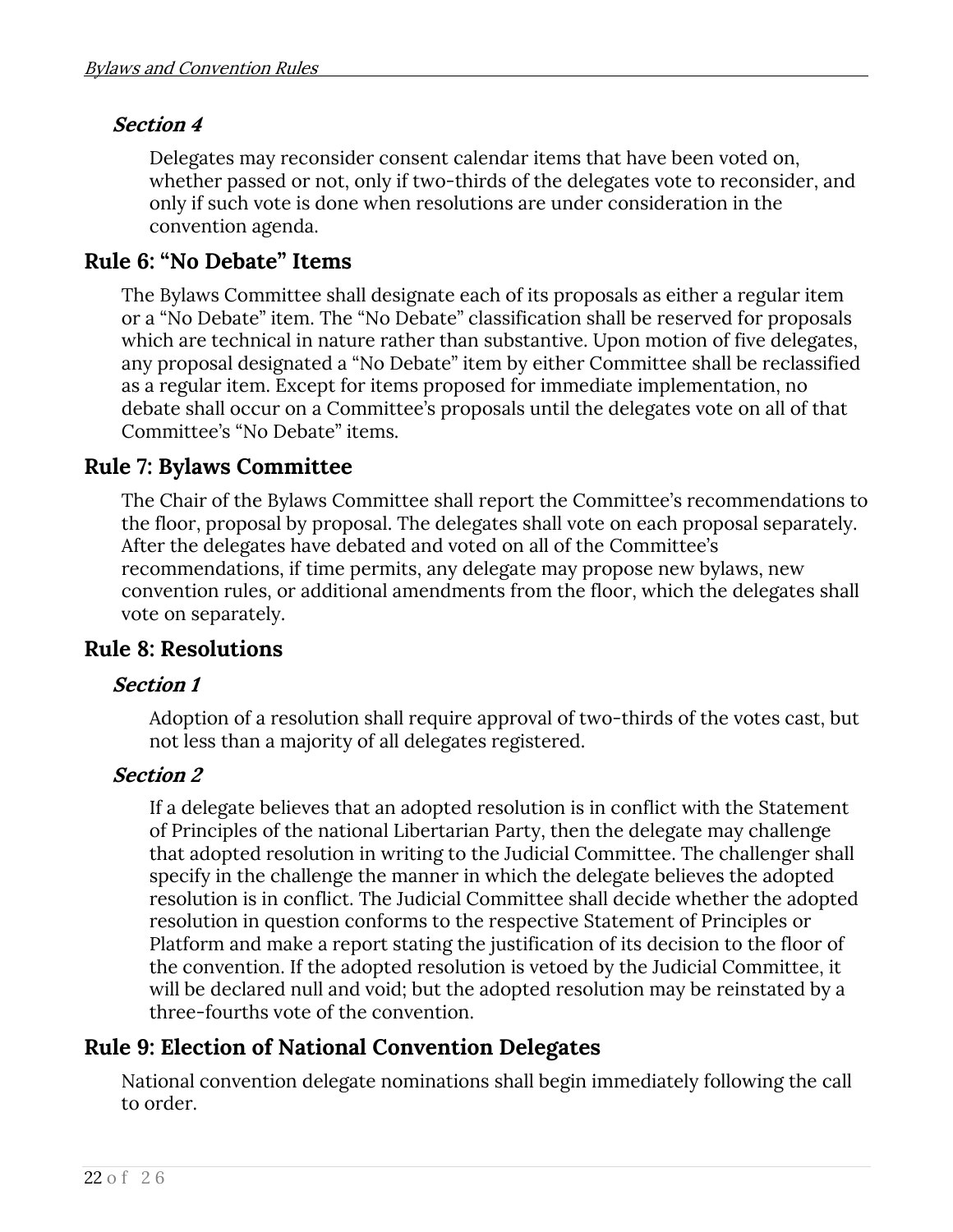The Party officers shall be automatically nominated as national convention delegates by reason of their official status within the Party.

State convention delegates shall only nominate and elect State Central Committee members in good standing who confirm to the Secretary their acceptance of their nomination and their intention to serve as a California delegate to the national convention. Nominations that are not confirmed by the time voting commences shall be removed from the ballot.

State convention delegates shall submit nominations to the Secretary by placing the name of the nominee on a ballot as designated by the Secretary. Such ballots shall be displayed conspicuously for easy review.

The Secretary shall call for the nominating ballots at the close of business on the next-to-last day of the convention.

The Secretary shall provide a printed list of all nominees to each state convention delegate on the last day of the convention. Additional nominations may be made from the floor of nominees who are members in good standing who confirm to the Secretary by the time of their nomination their acceptance of their nomination and their intention to serve as a California delegate to the national convention.

The Secretary shall calculate the number of votes each state convention delegate may cast by determining one-third of the number of national convention delegates allocated to California and rounding upward.

Each state convention delegate may cast either one Yes vote or one No vote per nominee up to the number determined by the Secretary.

The Secretary shall rank the nominees for national convention delegates in order of the votes received by each nominee and shall make this ranking, without the number of votes received, available to interested members within thirty days of the close of the convention.

After receiving notice of the number of national convention delegates allotted to California, the Secretary shall submit to the national Secretary that number of nominees, starting at the top of the list, as national convention delegates, and the remaining nominees, in ranked order up to the number of allotted national convention delegates, as alternate national convention delegates. No nominee for national convention delegate or alternate shall be elected unless that nominee receives a minimum of three Yes votes greater than No votes.

## **Rule 10: Election of Party Officers**

## **Section 1**

Delegates shall nominate and elect Party officers in the following order: Chair, Vice-Chair, Secretary, and Treasurer.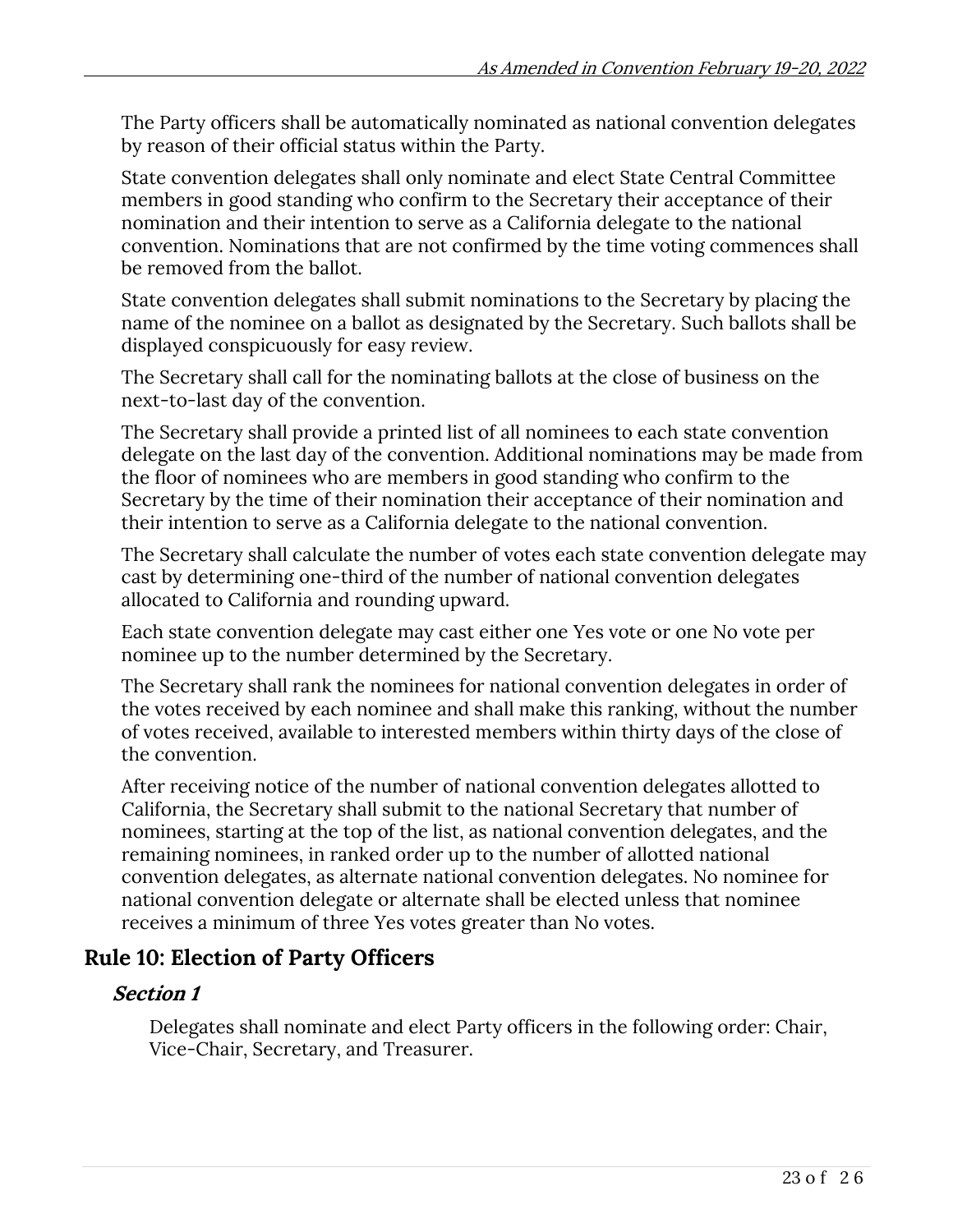Delegates shall make nominations from the floor. Each candidate shall be allowed one nominating speech and one seconding speech, made by delegates. The total time for both speeches shall not exceed five minutes. After delegates give the nominating and seconding speeches, the candidate may then speak for a maximum of ten minutes.

Elections will be conducted using Instant Runoff Voting (IRV). For each office, to be elected to the office, a candidate shall receive a majority vote of all of the ballots cast. Delegates may rank their candidate choices on their ballots in order of preference, such as First Choice, Second Choice, Third Choice, and so on. Delegates shall turn in all individual ballots to the Secretary. In cases in which no candidate receives a majority of First Choice votes, the candidate with the least number of votes shall be eliminated and his or her ballots redistributed to the remaining candidates according to the next choice indicated on those ballots and the ballots are recounted. If no candidate yet has a majority of votes, the process of eliminating the candidate with the least number of votes, redistributing according to the next choice on those ballots and then recounting, shall be repeated until one candidate has a majority. Lack of a majority vote for one candidate or a majority vote for "None of the Above" shall cause nominations for that office to be reopened.

If there is only one candidate for an office, the election will be conducted by voice vote, with the choice between the candidate and None of the Above.

## **Rule 11: Election of Area Coordinators**

For the offices of Area Coordinators, delegates from each office's respective area shall make nominations from the floor. Each candidate shall be allowed one nominating speech and one seconding speech, made by delegates. The total time for both speeches shall not exceed five minutes. After delegates give the nominating and seconding speeches, the candidate may then speak for a maximum of five minutes.

Elections will be conducted using Instant Runoff Voting (IRV). For each office, to be elected to the office, a candidate shall receive a majority vote of all of the ballots cast. Delegates from each office's respective area may rank their candidate choices on their ballots in order of preference, such as First Choice, Second Choice, Third Choice, and so on. Delegates shall turn in all individual ballots to the Secretary. In cases in which no candidate receives a majority of First Choice votes, the candidate with the least number of votes shall be eliminated and his or her ballots redistributed to the remaining candidates according to the next choice indicated on those ballots and the ballots are recounted. If no candidate yet has a majority of votes, the process of eliminating the candidate with the least number of votes, redistributing according to the next choice on those ballots and then recounting, shall be repeated until one candidate has a majority. Lack of a majority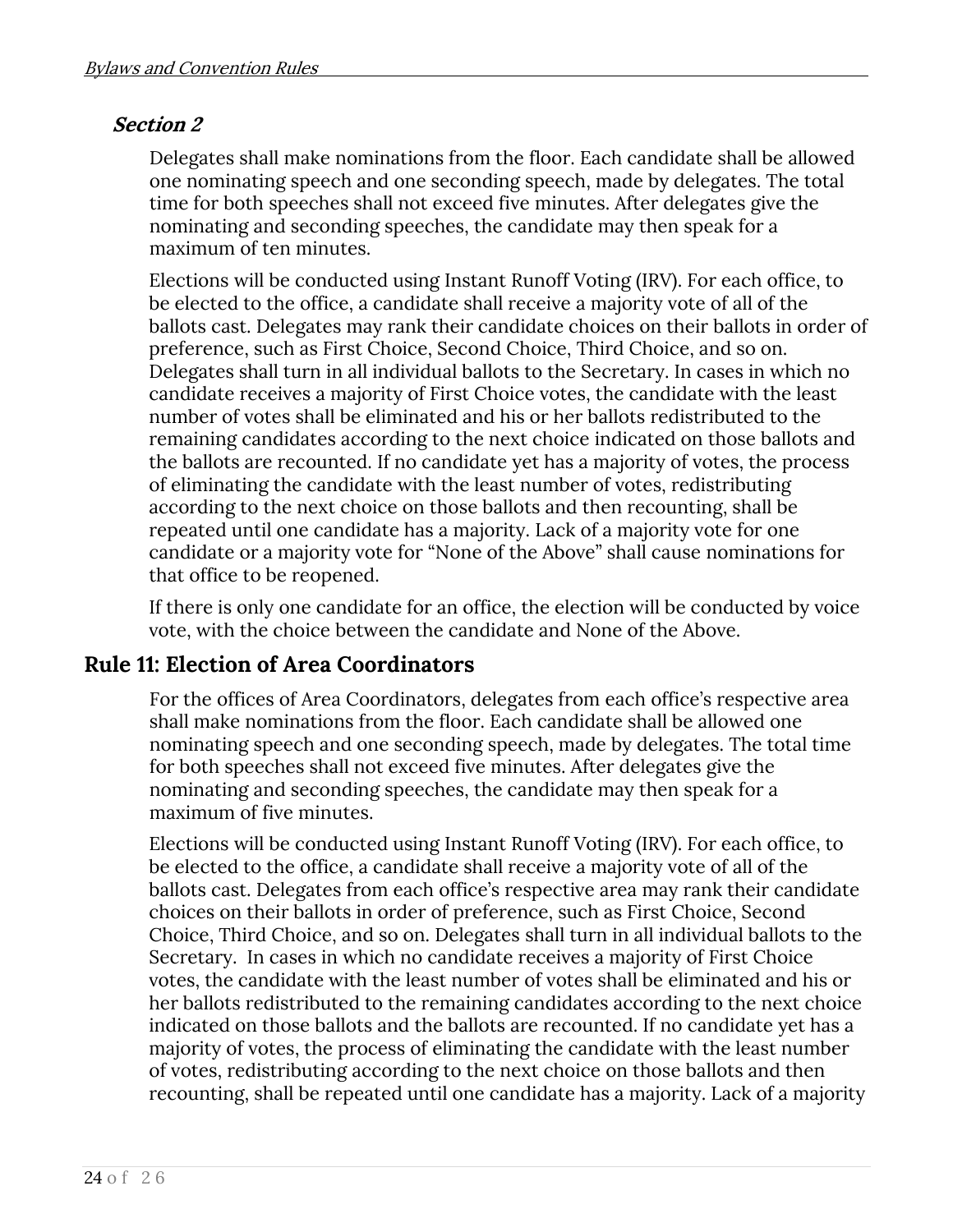vote for one candidate or a majority vote for "None of the Above" shall cause nominations for that office to be reopened.

## **Rule 12: Election of At-Large Executive Committee Members**

Delegates shall make nominations for the at-large Executive Committee members from the floor. All State Central Committee members shall be eligible for nomination. Each candidate shall be allowed one nominating speech no longer than two minutes, made by a delegate, and each candidate may also speak for no longer than two minutes. The election shall be conducted in the following manner:

- A. Each delegate may cast up to four votes, but not more than one vote for any one candidate.
- B. When all of the delegates have submitted their votes, the Secretary shall declare the voting closed.

## **Rule 13: Nominations and Endorsements of Candidates for Public Office**

#### **Section 1**

Delegates shall make candidate nominations from the floor. Each candidate shall be allowed one nominating speech and one seconding speech, made by delegates. The total time for both speeches shall not exceed five minutes. After delegates give the nominating and seconding speeches, the candidate may then speak for a maximum of ten minutes.

Delegates shall not nominate any candidate for public office who:

- A. Is not a member of the Libertarian Party.
- B. Is ineligible to serve in that public office.
- C. Has not expressed a willingness to accept the endorsement of the Party.

#### **Section 2**

Delegates shall choose whom to endorse for any public office by a majority vote. Should no candidate or "None of the Above" receive a majority on a ballot, then a new ballot shall be taken. After every second ballot, if no candidate or "None of the Above" has received a majority vote, the candidate with the fewest number of votes shall be removed from subsequent ballots.

## **Rule 14: Amendments**

#### **Section 1**

Delegates may amend these Convention Rules at any Party convention.

#### **Section 2**

Amendments to these Convention Rules shall normally take effect at the close of the convention in which the amendments were adopted, and shall require a